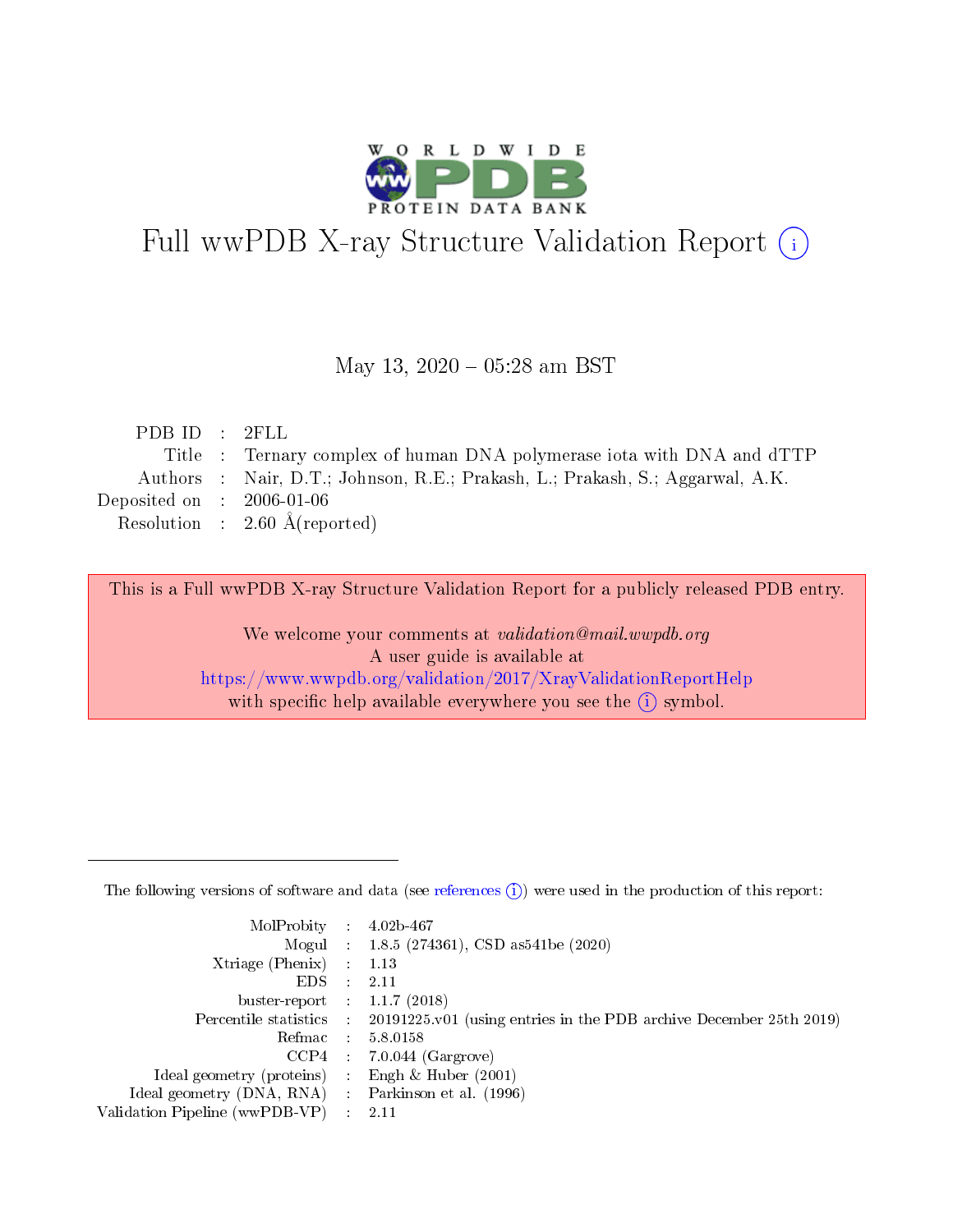# 1 [O](https://www.wwpdb.org/validation/2017/XrayValidationReportHelp#overall_quality)verall quality at a glance  $(i)$

The following experimental techniques were used to determine the structure: X-RAY DIFFRACTION

The reported resolution of this entry is 2.60 Å.

Percentile scores (ranging between 0-100) for global validation metrics of the entry are shown in the following graphic. The table shows the number of entries on which the scores are based.



| Metric                | Whole archive<br>$(\#\text{Entries})$ | Similar resolution<br>$(\#\text{Entries},\,\text{resolution}\,\,\text{range}(\textup{\AA}))$ |
|-----------------------|---------------------------------------|----------------------------------------------------------------------------------------------|
| $R_{free}$            | 130704                                | $3163(2.60-2.60)$                                                                            |
| Clashscore            | 141614                                | $3518(2.60-2.60)$                                                                            |
| Ramachandran outliers | 138981                                | $3455(2.60-2.60)$                                                                            |
| Sidechain outliers    | 138945                                | $3455(2.60-2.60)$                                                                            |
| RSRZ outliers         | 127900                                | $3104(2.60-2.60)$                                                                            |

The table below summarises the geometric issues observed across the polymeric chains and their fit to the electron density. The red, orange, yellow and green segments on the lower bar indicate the fraction of residues that contain outliers for  $\geq=3$ , 2, 1 and 0 types of geometric quality criteria respectively. A grey segment represents the fraction of residues that are not modelled. The numeric value for each fraction is indicated below the corresponding segment, with a dot representing fractions <=5% The upper red bar (where present) indicates the fraction of residues that have poor fit to the electron density. The numeric value is given above the bar.

|   | $\overline{\text{Mol}}$ Chain   Length |           | Quality of chain |     |     |
|---|----------------------------------------|-----------|------------------|-----|-----|
|   |                                        | 29%       | 57%              |     | 14% |
| ┯ |                                        | 9%<br>27% | 45%              | 9%  | 18% |
|   | 120                                    | 6%<br>45% | 31%              | 10% | 11% |

The following table lists non-polymeric compounds, carbohydrate monomers and non-standard residues in protein, DNA, RNA chains that are outliers for geometric or electron-density-fit criteria:

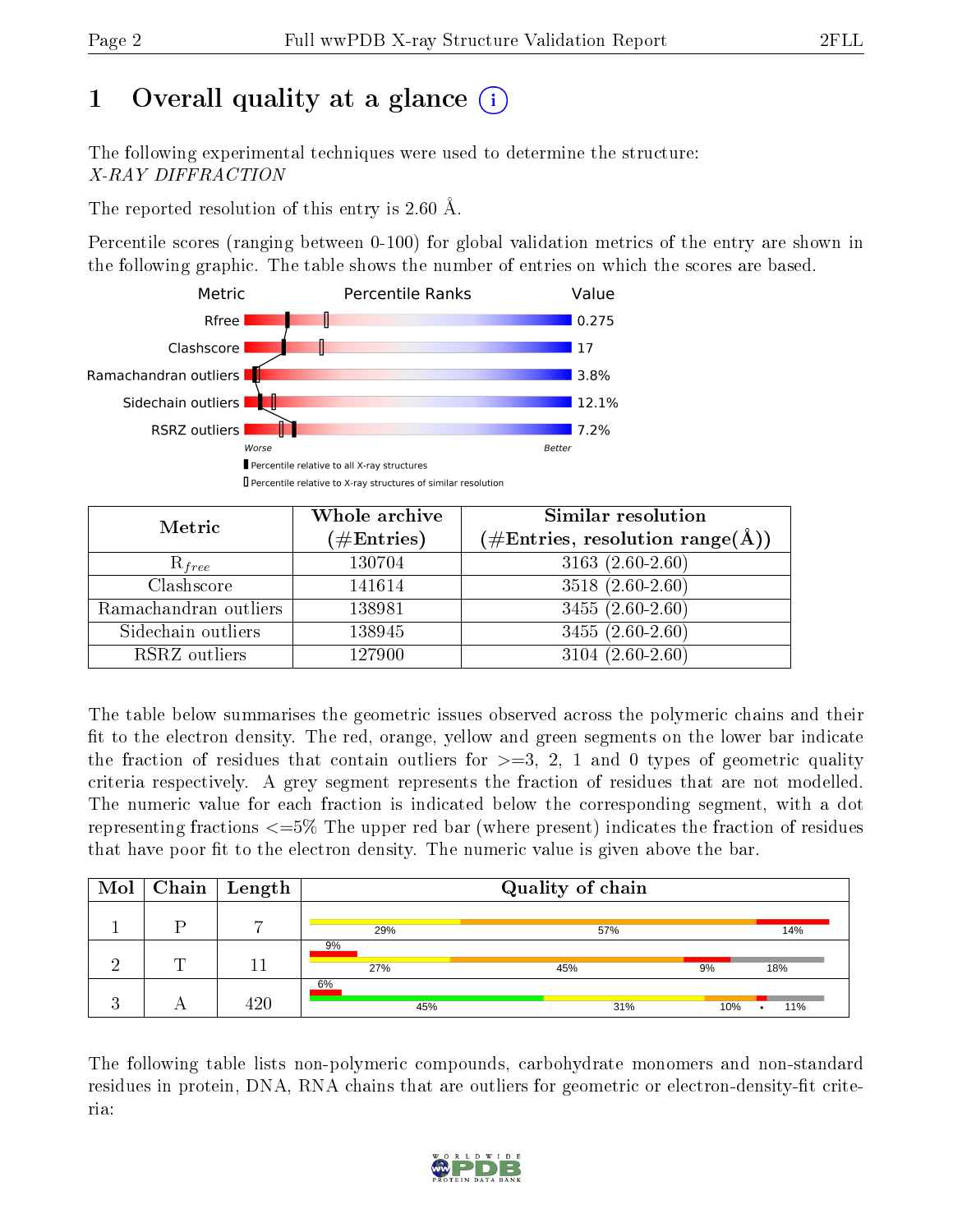|          |  |  | Mol   Type   Chain   Res   Chirality   Geometry   Clashes   Electron density |
|----------|--|--|------------------------------------------------------------------------------|
| $4$   MG |  |  |                                                                              |

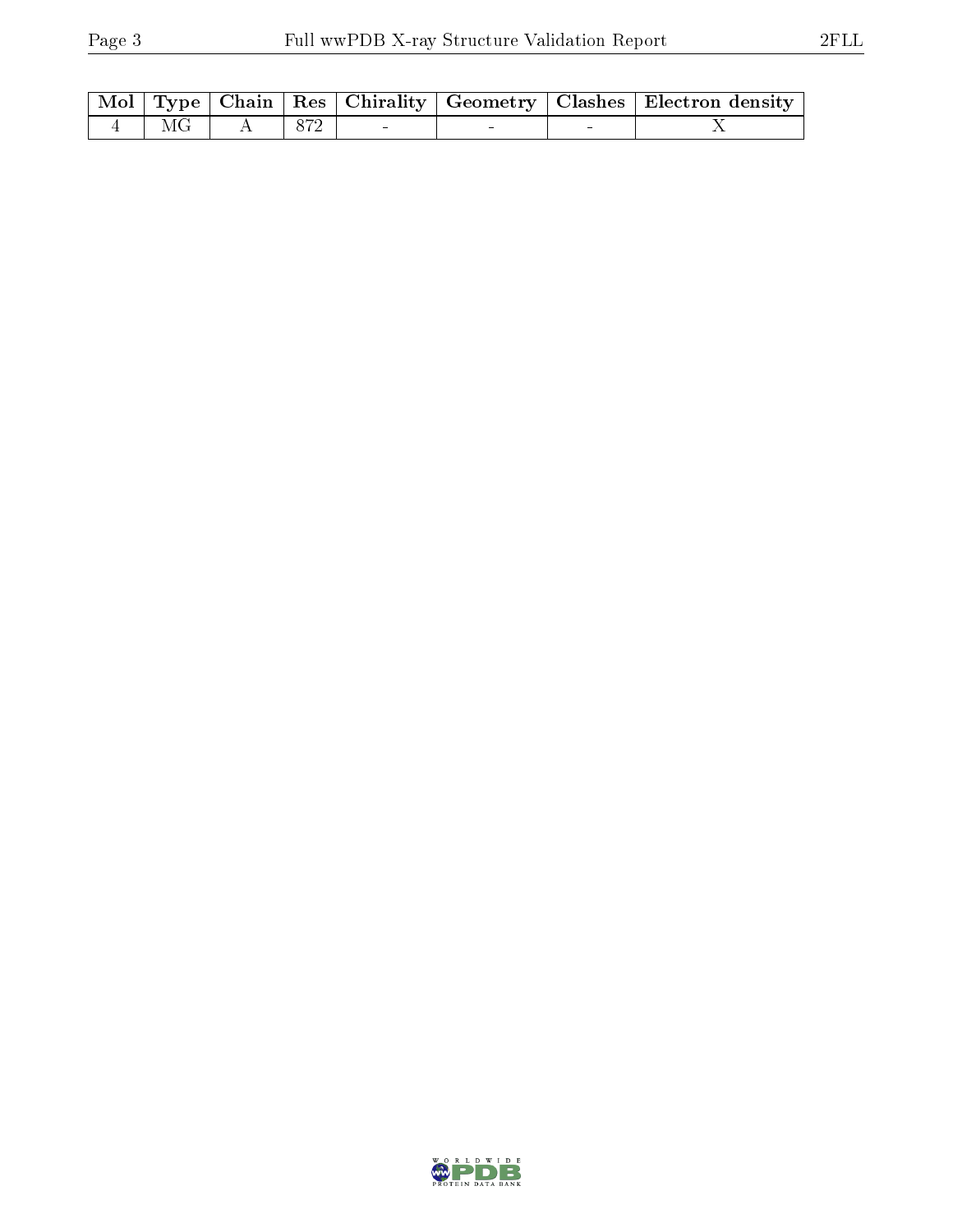# 2 Entry composition  $\left( \cdot \right)$

There are 6 unique types of molecules in this entry. The entry contains 3309 atoms, of which 0 are hydrogens and 0 are deuteriums.

In the tables below, the ZeroOcc column contains the number of atoms modelled with zero occupancy, the AltConf column contains the number of residues with at least one atom in alternate conformation and the Trace column contains the number of residues modelled with at most 2 atoms.

Molecule 1 is a DNA chain called DNA primer strand.

| Mol | Chain   Residues |              |    | $\rm{Atoms}$ |  | $ZeroOcc \mid AltConf \mid Trace \mid$ |  |
|-----|------------------|--------------|----|--------------|--|----------------------------------------|--|
|     |                  | Total<br>139 | 67 | -29          |  |                                        |  |

• Molecule 2 is a DNA chain called DNA template strand.

| Mol | Chain   Residues |             |                   | $\rm{Atoms}$ |    | $\text{ZeroOcc} \mid \text{AltConf} \mid \text{Trace}$ |  |
|-----|------------------|-------------|-------------------|--------------|----|--------------------------------------------------------|--|
|     |                  | $\rm Total$ | $\sim$ (1) $\sim$ |              |    |                                                        |  |
|     |                  | 182         |                   | 88 32        | 54 |                                                        |  |

Molecule 3 is a protein called DNA polymerase iota.

| Mol | Chain | $\vert$ Residues |                        |      | $\rm{Atoms}$ |      | $\text{ZeroOcc} \mid \text{AltConf} \mid \text{Trace}$ |  |
|-----|-------|------------------|------------------------|------|--------------|------|--------------------------------------------------------|--|
|     |       | 373              | $_{\rm Total}$<br>2866 | 1802 | 502          | .541 |                                                        |  |

• Molecule 4 is MAGNESIUM ION (three-letter code: MG) (formula: Mg).

|  | Mol   Chain   Residues | Atoms | $^\mathrm{+}$ ZeroOcc $\mathrm{~\vert}$ AltConf $\mathrm{~\vert}$ |  |
|--|------------------------|-------|-------------------------------------------------------------------|--|
|  |                        | Total |                                                                   |  |

 Molecule 5 is THYMIDINE-5'-TRIPHOSPHATE (three-letter code: TTP) (formula:  $C_{10}H_{17}N_2O_{14}P_3$ .

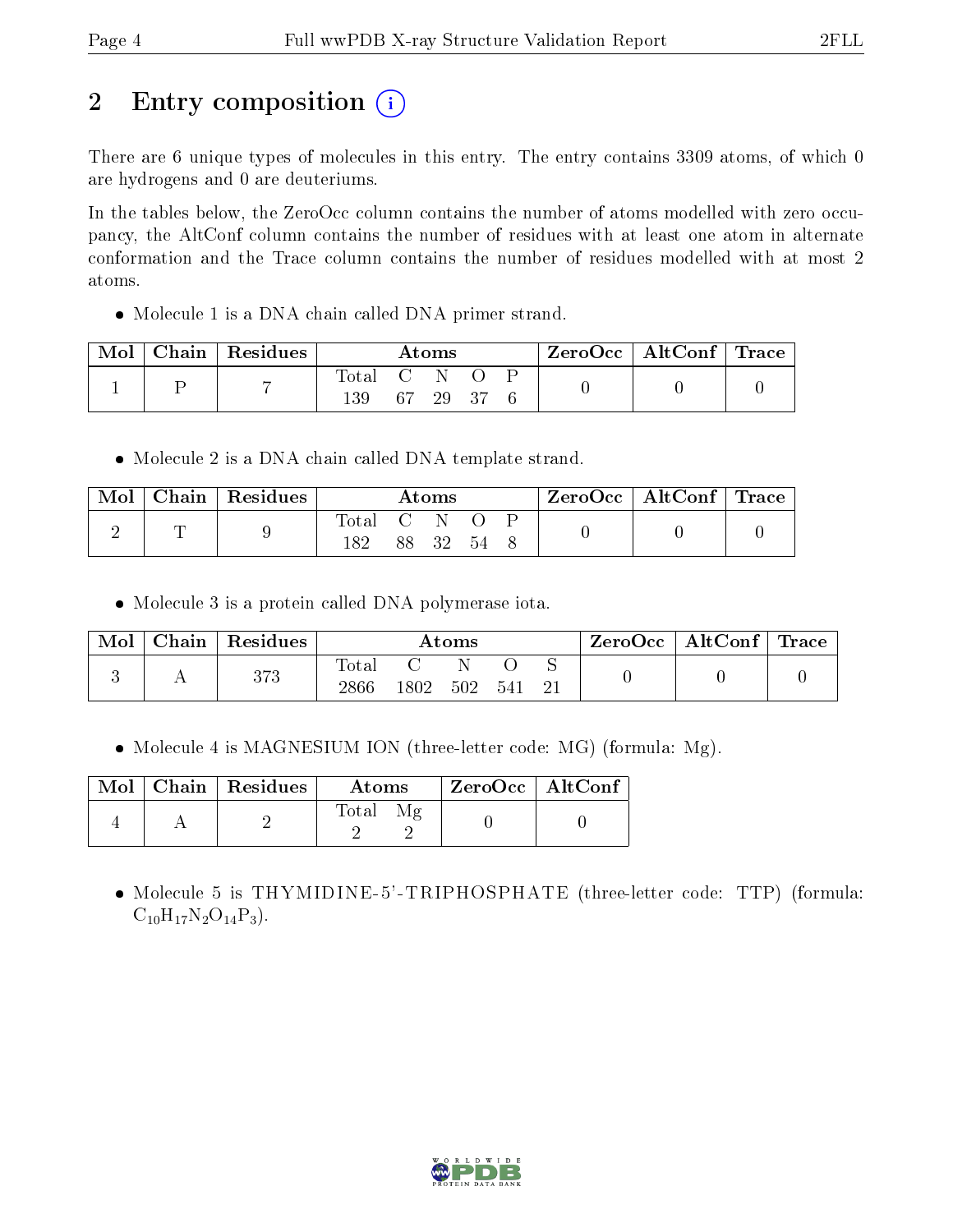

| Mol |  | $\sqrt{\frac{1}{1}}$ Chain   Residues |           | Atoms |  | $ZeroOcc \   \ AltConf \  $ |  |
|-----|--|---------------------------------------|-----------|-------|--|-----------------------------|--|
|     |  |                                       | Total C N |       |  |                             |  |
|     |  |                                       |           |       |  |                             |  |

 $\bullet\,$  Molecule 6 is water.

|  | $Mol$   Chain   Residues | Atoms         | $ZeroOcc \   \ AltConf \  $ |
|--|--------------------------|---------------|-----------------------------|
|  |                          | Total O       |                             |
|  |                          | Total O<br>86 |                             |

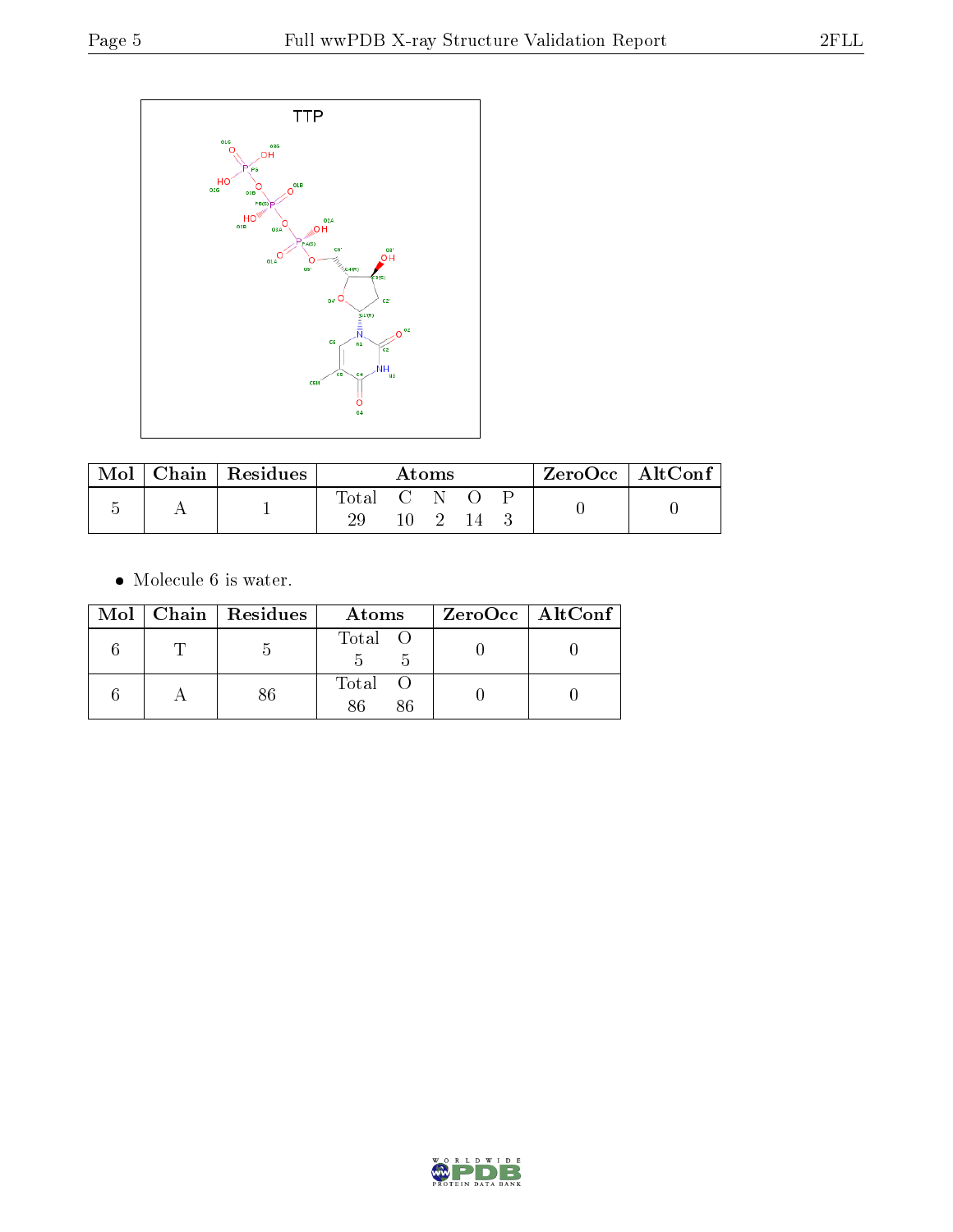## 3 Residue-property plots  $(i)$

These plots are drawn for all protein, RNA and DNA chains in the entry. The first graphic for a chain summarises the proportions of the various outlier classes displayed in the second graphic. The second graphic shows the sequence view annotated by issues in geometry and electron density. Residues are color-coded according to the number of geometric quality criteria for which they contain at least one outlier: green  $= 0$ , yellow  $= 1$ , orange  $= 2$  and red  $= 3$  or more. A red dot above a residue indicates a poor fit to the electron density (RSRZ  $> 2$ ). Stretches of 2 or more consecutive residues without any outlier are shown as a green connector. Residues present in the sample, but not in the model, are shown in grey.

- Chain P: 29% 57% 14% A867 G868 G869 A870 C871 C872 C873 • Molecule 2: DNA template strand Chain T: 27% 45% 9% 18% DTDC<br>DTD<mark>C839 9843</mark><br>DTDCB43 <mark>G843</mark> T844 C845 C846 T847 • Molecule 3: DNA polymerase iota Chain A: 45% 31% 10% 11% LA<br>SP GLU LEU GLU LEU GLU LEU GLU LEU GLU<br>SP GLU LEU GLU LEU GLU LEU GLU LEU GLU LEU GLU  $\frac{1}{2}$  $\overline{527}$  $\overline{131}$  $\frac{2}{2}$  $\frac{33}{2}$  $\frac{34}{2}$  $\frac{35}{2}$ D36  $\overline{57}$  $\frac{8}{5}$ Y39  $\frac{40}{4}$ E43  $\frac{1}{4}$  $\frac{1}{2}$  $\frac{46}{1}$ N47 P48 K51 D52 K53  $\frac{24}{10}$  $\frac{155}{2}$  $\frac{59}{2}$ K60 V64  $\frac{8}{2}$  $\frac{8}{2}$  $\frac{5}{4}$  $\frac{144}{145}$  $5145$  • R101 Y102 R103 E104 M105 S106 Y107 K108 V109  $\frac{112}{112}$ F116 S117 P118 V119 R122 L123  $\frac{124}{1}$ F125 D126 E127 N128 F129 V130 E134 M135 V136 E137 Q142 L143 D146 E147 L148 S149  $\frac{1}{2}$  $\frac{1}{2}$ N80  $\frac{82}{2}$ D83 K87  $\frac{8}{25}$  $\frac{8}{2}$  $\frac{8}{2}$ V92  $\frac{3}{2}$ V94 E97  $R_{\rm 1}$  $\frac{1}{2}$  $\frac{5}{2}$ G155 N164 H170 R172 I179 R184 E185 A186 M187 Y188 N189 G195  $\frac{96}{2}$ V199  $\frac{8}{2}$  $\frac{8}{2}$  $\frac{2}{3}$ L205 A206 K207  $\frac{213}{2}$  $\frac{4}{2}$  $\frac{15}{2}$ N216 Q217 E224 S225 L229 H235 I236 K237 E238 I239 P240  $\frac{1}{24}$ K245 T246 A247 K248  $\frac{1}{2}$ L250 A252 L253 Q161 I171  $E_{51}$  $\frac{•}{0}$  $\frac{1312}{1313}$  $\frac{1329}{1330}$  $534$ I255 N256 S257 V258 R259 D260 T263 P266 E270 I275 Q279 R280 K283 F286  $5287$ E288 D289 N290 V293 I294 L295 S296 G297 P298 P299  $\frac{1300}{2}$ S301 F302 S303 E304 E305 D306 S307 F308 K309 K310  $\frac{313}{2}$ E314 V315 K318 L325 A326 S327 L328 N330  $\frac{331}{2}$  $\frac{\bullet}{\frac{332}{332}}$  $\frac{1}{2}$  $\frac{1}{335}$  $6336$  •  $\frac{1344}{1345}$ R348 •  $\frac{1}{1349}$  $\frac{\bullet}{\frac{350}{250}}$  $\frac{•}{551}$ E352 • K353 • H354 • **P<sub>55</sub>** G356 •  $\frac{1}{2}$ H367 • V368 • I369 • **•**<br>Pass  $1334$ R337 K338 P339 V342 R343 I345 I346  $R347$ R357 R360  $\frac{0.361}{0.361}$ C362 P363 I364 P365 <mark>ន្</mark>ទី និង មិន ក្នុង  $\frac{8}{2}$ M380 M383 V384 D385  $\frac{1}{3}$ M388 K389  $\frac{8}{3}$ F391 R392 N393 M394 N412 • T404 L405 L406 C409 F410  $C411$ L413 K414 S Š Š Š Ā B B B B S  $\frac{1}{2}$ ALA LEU ASN THR ALA LYS
- Molecule 1: DNA primer strand

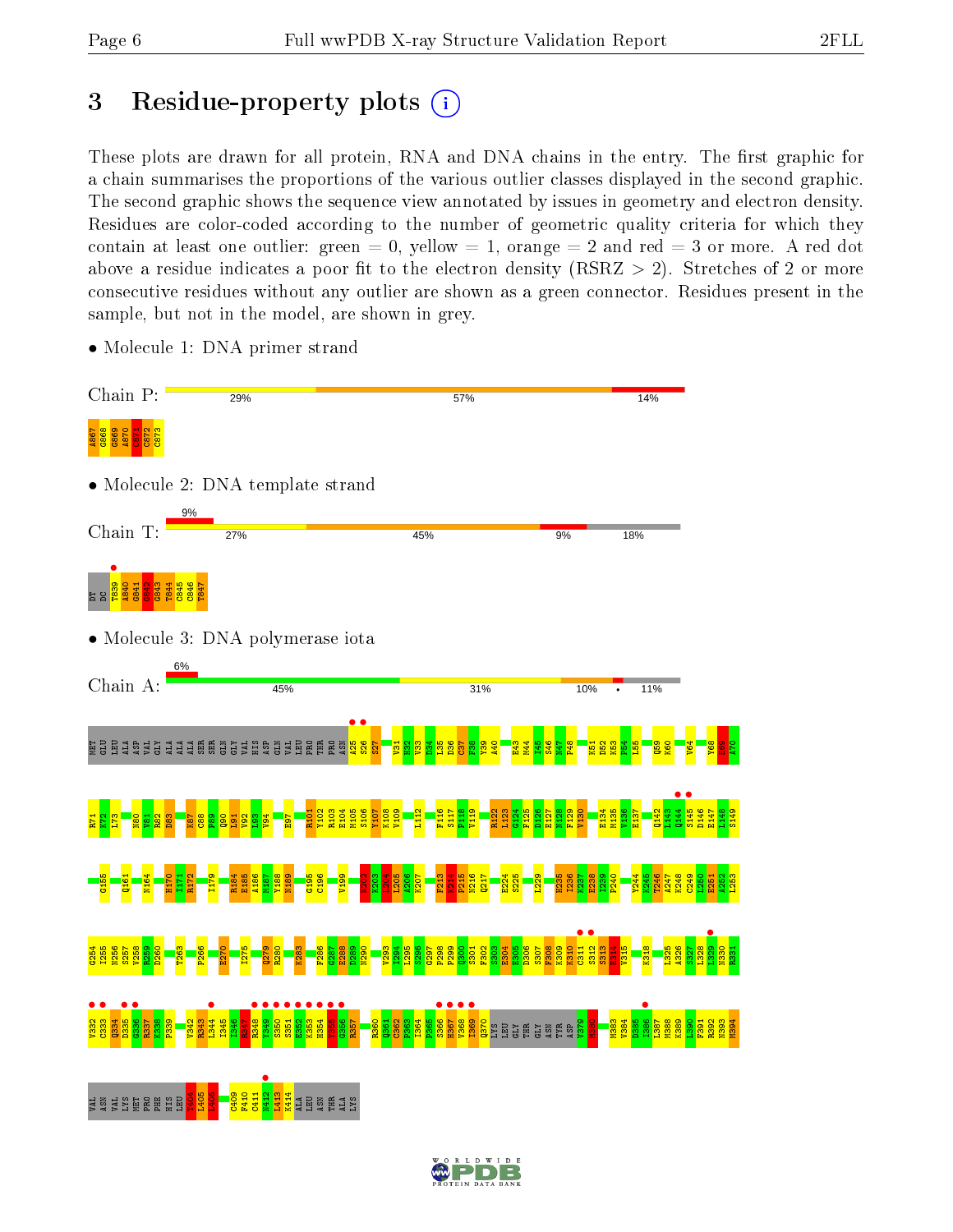# 4 Data and refinement statistics  $(i)$

| Property                                                                 | Value                                            | Source     |
|--------------------------------------------------------------------------|--------------------------------------------------|------------|
| Space group                                                              | P 65 2 2                                         | Depositor  |
| Cell constants                                                           | 98.33Å 202.19Å<br>98.33Å                         |            |
| a, b, c, $\alpha$ , $\beta$ , $\gamma$                                   | $90.00^{\circ}$ $90.00^{\circ}$ $120.00^{\circ}$ | Depositor  |
| Resolution $(A)$                                                         | $\overline{-\phantom{0}}2.60$<br>50.00           | Depositor  |
|                                                                          | 39.72<br>$-2.60$                                 | <b>EDS</b> |
| % Data completeness                                                      | $94.2(50.00-2.60)$                               | Depositor  |
| (in resolution range)                                                    | $94.2$ $(39.72 - 2.60)$                          | <b>EDS</b> |
| $R_{merge}$                                                              | 0.06                                             | Depositor  |
| $\mathrm{R}_{sym}$                                                       | (Not available)                                  | Depositor  |
| $\langle I/\sigma(I) \rangle^{-1}$                                       | $5.29$ (at 2.61Å)                                | Xtriage    |
| Refinement program                                                       | REFMAC 5.1.24                                    | Depositor  |
| $R, R_{free}$                                                            | 0.223<br>0.277<br>$\mathbf{A}$                   | Depositor  |
|                                                                          | 0.219<br>0.275<br>$\mathbf{A}$                   | DCC        |
| $R_{free}$ test set                                                      | 1450 reflections $(7.84\%)$                      | wwPDB-VP   |
| Wilson B-factor $(A^2)$                                                  | 44.9                                             | Xtriage    |
| Anisotropy                                                               | 0.108                                            | Xtriage    |
| Bulk solvent $k_{sol}(\mathrm{e}/\mathrm{A}^3),$ $B_{sol}(\mathrm{A}^2)$ | 0.31, 55.0                                       | <b>EDS</b> |
| L-test for twinning <sup>2</sup>                                         | $< L >$ = 0.49, $< L2$ > = 0.32                  | Xtriage    |
| Estimated twinning fraction                                              | $\overline{\text{No}}$ twinning to report.       | Xtriage    |
| $F_o, F_c$ correlation                                                   | 0.92                                             | <b>EDS</b> |
| Total number of atoms                                                    | 3309                                             | wwPDB-VP   |
| Average B, all atoms $(A^2)$                                             | 45.0                                             | wwPDB-VP   |

Xtriage's analysis on translational NCS is as follows: The largest off-origin peak in the Patterson function is  $4.94\%$  of the height of the origin peak. No significant pseudotranslation is detected.

<sup>&</sup>lt;sup>2</sup>Theoretical values of  $\langle |L| \rangle$ ,  $\langle L^2 \rangle$  for acentric reflections are 0.5, 0.333 respectively for untwinned datasets, and 0.375, 0.2 for perfectly twinned datasets.



<span id="page-6-1"></span><span id="page-6-0"></span><sup>1</sup> Intensities estimated from amplitudes.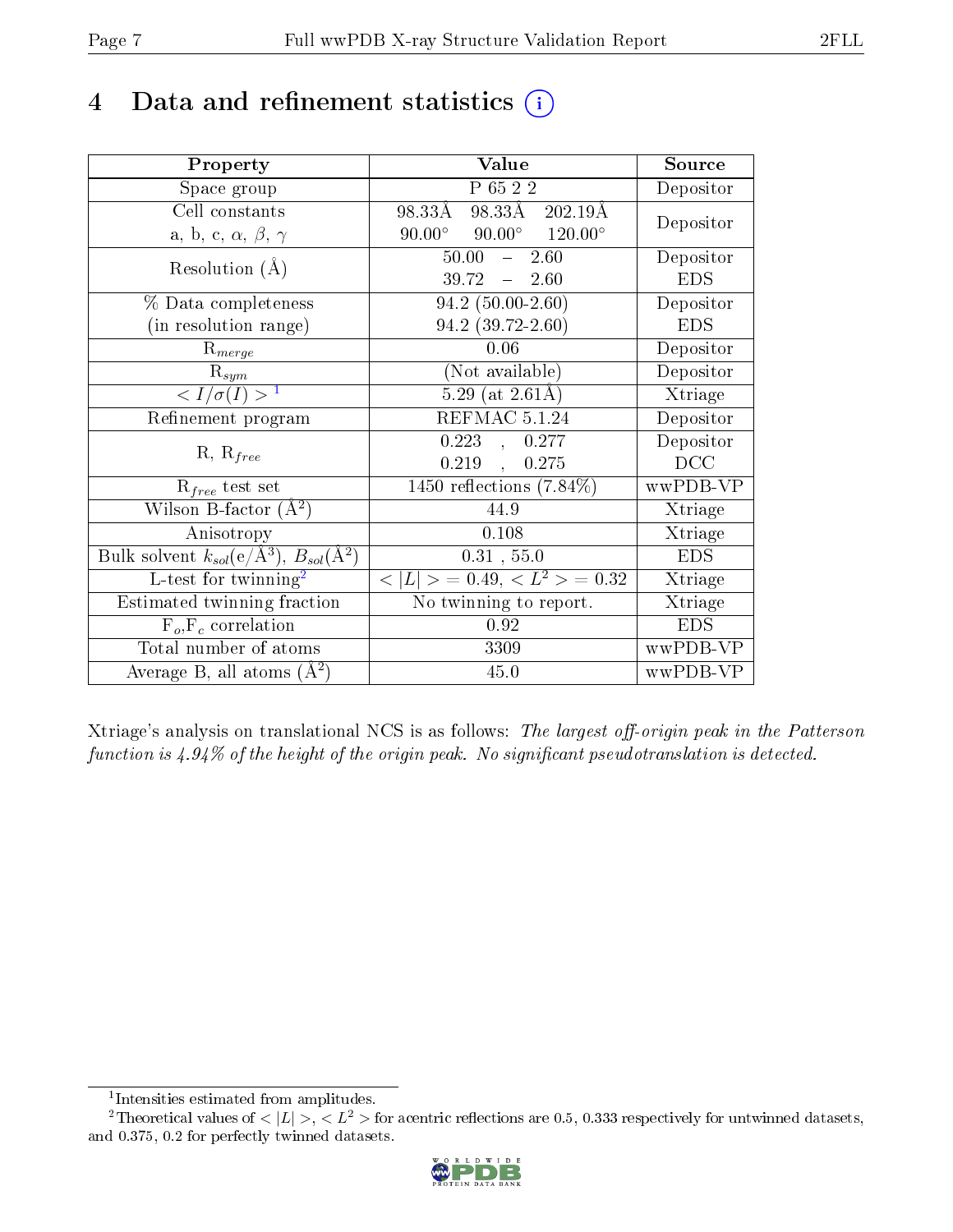# 5 Model quality  $(i)$

## 5.1 Standard geometry  $(i)$

Bond lengths and bond angles in the following residue types are not validated in this section: DOC, MG, TTP

The Z score for a bond length (or angle) is the number of standard deviations the observed value is removed from the expected value. A bond length (or angle) with  $|Z| > 5$  is considered an outlier worth inspection. RMSZ is the root-mean-square of all Z scores of the bond lengths (or angles).

| Mol                         | Chain |      | Bond lengths          | Bond angles |                         |  |
|-----------------------------|-------|------|-----------------------|-------------|-------------------------|--|
|                             |       | RMSZ | $\# Z  > 5$           | RMSZ        | $\# Z  > 5$             |  |
|                             | P     | 3.94 | $22/136$ $(16.2\%)$   | 3.71        | $32/208$ $(15.4\%)$     |  |
| $\mathcal{D}_{\mathcal{L}}$ |       | 4.48 | $44/203$ $(21.7\%)$   | 3.39        | $34/312(10.9\%)$        |  |
| 3                           |       | 1.97 | $(2.9\%)$<br>85/2904  | 1.42        | $27/3922(0.7\%)$        |  |
| All                         | Αll   | 2.32 | 151/3243<br>$(4.7\%)$ | 1.80        | $(2.1\%)$<br>93<br>4442 |  |

Chiral center outliers are detected by calculating the chiral volume of a chiral center and verifying if the center is modelled as a planar moiety or with the opposite hand.A planarity outlier is detected by checking planarity of atoms in a peptide group, atoms in a mainchain group or atoms of a sidechain that are expected to be planar.

|  | Mol   Chain   $\#\text{Chirality outliers}$   $\#\text{Planarity outliers}$ |
|--|-----------------------------------------------------------------------------|
|  |                                                                             |
|  |                                                                             |
|  |                                                                             |
|  |                                                                             |

All (151) bond length outliers are listed below:

| Mol            | Chain        | Res | <b>Type</b> | Atoms         | $\mathbf{Z}$ | Observed(A) | Ideal(A) |
|----------------|--------------|-----|-------------|---------------|--------------|-------------|----------|
| 2              | T            | 844 | DТ          | $C5-C7$       | 17.14        | 1.60        | 1.50     |
| 1              | $\mathbf{P}$ | 869 | DG          | $N7-C5$       | 15.94        | 1.48        | 1.39     |
| $\overline{2}$ | T            | 840 | DА          | $N7-C5$       | $-15.46$     | 1.29        | 1.39     |
| 2              | T            | 843 | DG          | $O4'$ -C1'    | $-15.05$     | 1.24        | 1.42     |
| $\overline{2}$ | Τ            | 839 | DT          | $N1-C6$       | 13.71        | 1.47        | 1.38     |
| 2              | T            | 847 | DT          | $C5-C7$       | 13.50        | 1.58        | 1.50     |
| 1              | $\mathsf{P}$ | 872 | DC          | $N3-C4$       | 11.20        | 1.41        | 1.33     |
| 1              | $\mathbf{P}$ | 872 | DС          | $O4'$ -C1'    | $-10.83$     | 1.29        | 1.42     |
| $\overline{2}$ | T            | 840 | DA          | $C6-N1$       | 10.63        | 1.43        | 1.35     |
| $\overline{2}$ | T            | 844 | <b>DT</b>   | $N3-C4$       | $-9.97$      | 1.30        | 1.38     |
| 1              | $\mathsf{P}$ | 870 | DА          | $C2'$ - $C1'$ | 9.74         | 1.62        | 1.52     |
|                | $\mathbf P$  | 867 | DА          | $N7-C5$       | $-9.27$      | 1.33        | 1.39     |

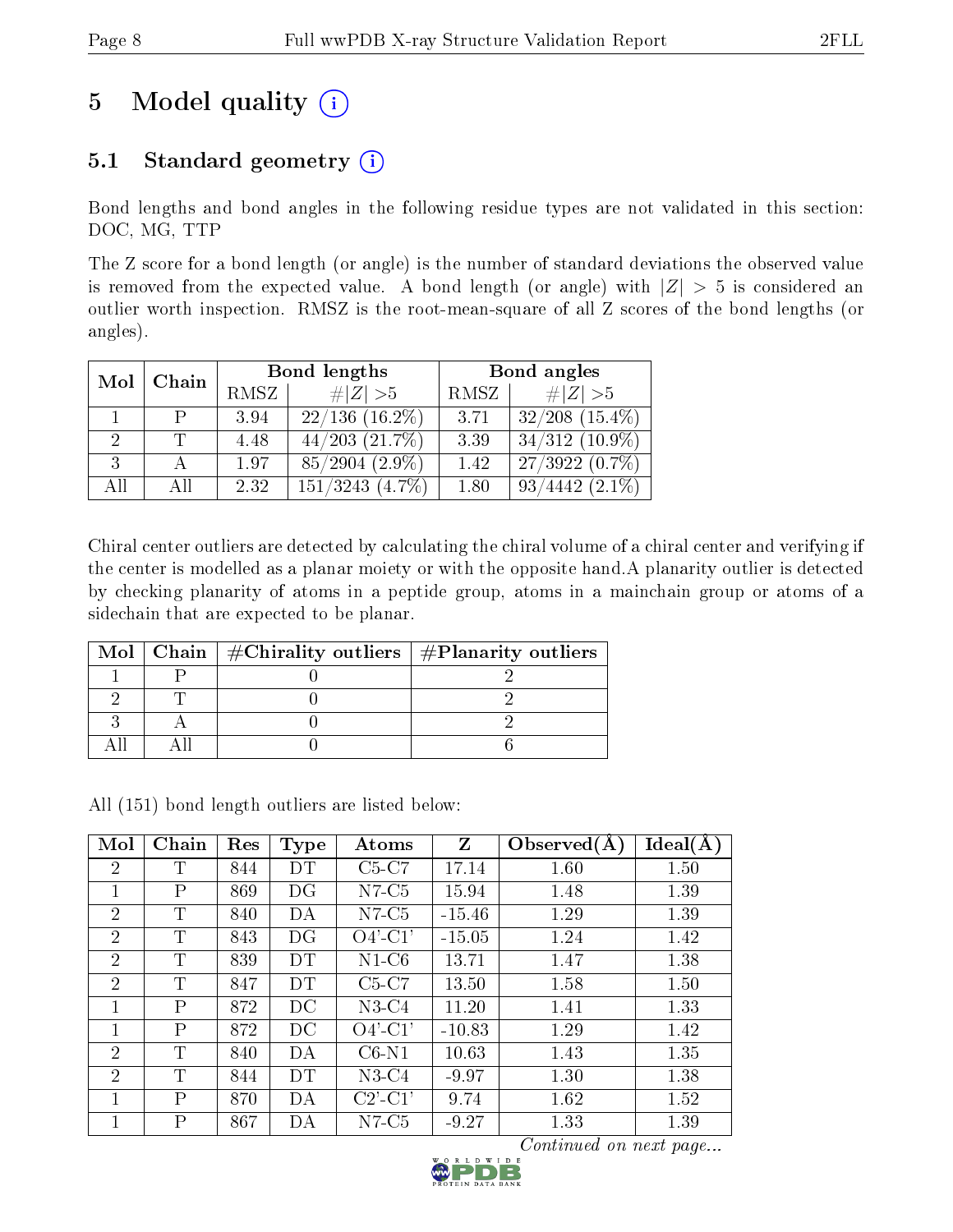| Mol            | Chain                   | Res | $\mathbf{v}$<br>Type          | Atoms                                 | Z       | Observed $(A)$ | $Ideal(\AA)$      |
|----------------|-------------------------|-----|-------------------------------|---------------------------------------|---------|----------------|-------------------|
| $\mathbf{1}$   | $\mathbf{P}$            | 868 | DG                            | $N3-C4$                               | 9.27    | 1.42           | 1.35              |
| 3              | $\bf{A}$                | 103 | $\rm{ARG}$                    | $\overline{\text{C}}\text{Z-NH2}$     | 8.88    | 1.44           | $\overline{1}.33$ |
| $\overline{2}$ | $\overline{\mathrm{T}}$ | 847 | DT                            | $O4'$ -C1'                            | $-8.82$ | 1.31           | 1.42              |
| $\mathbf{1}$   | ${\bf P}$               | 871 | DC                            | $C3'-O3'$                             | $-8.71$ | 1.32           | 1.44              |
| $\sqrt{2}$     | $\overline{T}$          | 846 | DC                            | $C2$ <sup>'</sup> - $C1$ <sup>'</sup> | 8.65    | 1.60           | 1.52              |
| $\overline{2}$ | $\overline{\mathrm{T}}$ | 839 | DT                            | $O3'$ -P                              | 8.64    | 1.71           | 1.61              |
| $\mathbf{1}$   | $\overline{P}$          | 872 | $\rm DC$                      | $C3'-O3'$                             | $-8.59$ | 1.32           | 1.44              |
| $\mathbf{1}$   | $\overline{\mathrm{P}}$ | 872 | $\overline{DC}$               | $\overline{P-O5'}$                    | 8.51    | 1.68           | 1.59              |
| $\sqrt{2}$     | $\overline{\mathrm{T}}$ | 845 | $\rm DC$                      | $O4'$ -C1'                            | $-8.38$ | 1.32           | 1.42              |
| 3              | $\boldsymbol{A}$        | 288 | <b>GLU</b>                    | $CD-OE2$                              | 8.27    | 1.34           | 1.25              |
| 3              | $\boldsymbol{A}$        | 186 | <b>ALA</b>                    | $CA-CB$                               | $-8.23$ | $1.35\,$       | 1.52              |
| 3              | А                       | 94  | <b>VAL</b>                    | $CB-CG2$                              | $-7.94$ | $1.36\,$       | 1.52              |
| $\overline{3}$ | $\boldsymbol{A}$        | 39  | <b>TYR</b>                    | $CB-CG$                               | 7.79    | 1.63           | 1.51              |
| $\mathbf{1}$   | $\rm P$                 | 871 | DC                            | $O3'$ -P                              | 7.66    | 1.70           | 1.61              |
| 3              | A                       | 185 | <b>GLU</b>                    | $CD-OE2$                              | 7.61    | 1.34           | 1.25              |
| $\overline{2}$ | T                       | 840 | DA                            | $N9-C8$                               | $-7.54$ | 1.31           | 1.37              |
| $\mathbf{1}$   | $\overline{P}$          | 871 | DC                            | $\overline{O4'$ - $C1'$               | $-7.51$ | 1.33           | 1.42              |
| $\mathfrak{Z}$ | А                       | 214 | <b>LYS</b>                    | $CA-C$                                | $-7.46$ | 1.33           | 1.52              |
| $\overline{2}$ | $\overline{T}$          | 841 | DG                            | $C5-C4$                               | $-7.45$ | 1.33           | 1.38              |
| $\overline{2}$ | $\overline{\mathrm{T}}$ | 843 | DG                            | $C4'-O4'$                             | 7.42    | 1.52           | 1.45              |
| 3              | A                       | 189 | <b>ASN</b>                    | $CB-CG$                               | 7.42    | 1.68           | 1.51              |
| $\overline{3}$ | $\boldsymbol{A}$        | 304 | <b>GLU</b>                    | $\overline{\text{CD}}$ -OE1           | 7.39    | 1.33           | 1.25              |
| 3              | А                       | 310 | <b>LYS</b>                    | $CA-CB$                               | 7.24    | 1.69           | 1.53              |
| $\overline{2}$ | T                       | 846 | DC                            | $N3-C4$                               | 7.23    | 1.39           | 1.33              |
| $\overline{3}$ | А                       | 39  | <b>TYR</b>                    | $CD2-CE2$                             | $-7.21$ | 1.28           | 1.39              |
| 3              | $\boldsymbol{A}$        | 25  | ALA                           | $CA-CB$                               | 7.21    | 1.67           | 1.52              |
| 3              | А                       | 389 | $\overline{I} \overline{Y} S$ | $CA-CB$                               | 7.19    | 1.69           | 1.53              |
| $\mathbf{1}$   | $\overline{\mathrm{P}}$ | 867 | DA                            | $C4'-O4'$                             | 7.14    | 1.52           | 1.45              |
| 3              | А                       | 286 | PHE                           | $CD1-CE1$                             | 7.13    | 1.53           | $1.39\,$          |
| 3              | А                       | 184 | $\rm{ARG}$                    | $CD-NE$                               | $-7.06$ | 1.34           | 1.46              |
| $\overline{2}$ | T                       | 844 | <b>DT</b>                     | $O3'$ -P                              | 7.05    | 1.69           | 1.61              |
| 3              | Α                       | 405 | <b>LEU</b>                    | $\overline{CA}$ -CB                   | $-6.92$ | 1.37           | 1.53              |
| $\overline{2}$ | Τ                       | 839 | DT                            | $C3'-O3'$                             | 6.89    | 1.52           | 1.44              |
| 3              | Α                       | 64  | <b>VAL</b>                    | $CB-CG1$                              | 6.89    | 1.67           | 1.52              |
| 3              | Α                       | 216 | <b>ASN</b>                    | $N$ -CA                               | 6.87    | 1.60           | 1.46              |
| 3              | А                       | 283 | <b>LYS</b>                    | $CE-NZ$                               | 6.78    | 1.66           | 1.49              |
| $\overline{2}$ | $\overline{\mathrm{T}}$ | 843 | DG                            | $\overline{C2'$ - $C1'$               | 6.75    | 1.59           | 1.52              |
| 3              | Α                       | 134 | <b>GLU</b>                    | $CD-OE1$                              | 6.64    | 1.32           | 1.25              |
| $\overline{2}$ | T                       | 841 | DG                            | $C5\overline{\cdot C4'}$              | $-6.59$ | 1.44           | 1.51              |
| $\overline{2}$ | T                       | 846 | DC                            | $C5-C6$                               | 6.59    | 1.39           | 1.34              |
| 3              | A                       | 380 | MET                           | $CG-SD$                               | 6.57    | 1.98           | 1.81              |
| 3              | А                       | 302 | PHE                           | $CD1-CE1$                             | 6.56    | 1.52           | 1.39              |

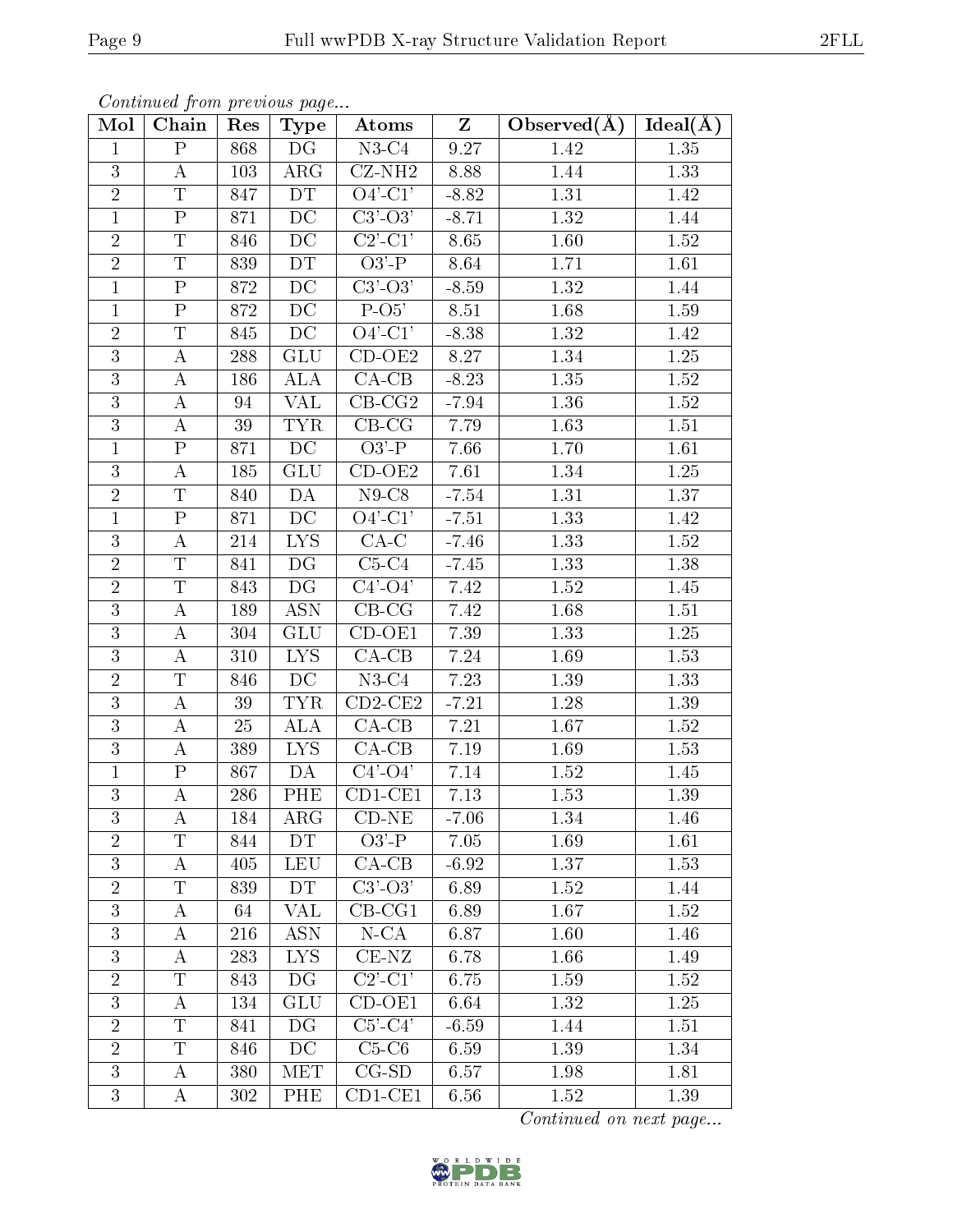| Mol            | Chain                   | Res    | $\mathbf{v}$<br>Type              | Atoms                      | $\mathbf{Z}$ | Observed $(A)$ | Ideal $(A)$ |
|----------------|-------------------------|--------|-----------------------------------|----------------------------|--------------|----------------|-------------|
| 3              | A                       | 104    | <b>GLU</b>                        | $\overline{\text{CD-OE2}}$ | 6.54         | 1.32           | 1.25        |
| $\mathbf{1}$   | ${\bf P}$               | 870    | DA                                | $C4'-O4'$                  | 6.51         | 1.51           | 1.45        |
| $\overline{3}$ | $\boldsymbol{A}$        | 107    | <b>TYR</b>                        | $CD2-CE2$                  | $-6.50$      | 1.29           | 1.39        |
| 3              | А                       | 248    | LYS                               | $CD-CE$                    | 6.47         | 1.67           | 1.51        |
| $\mathbf{3}$   | $\bf{A}$                | 116    | PHE                               | $C-O$                      | $-6.43$      | 1.11           | 1.23        |
| 3              | А                       | 297    | $\overline{\text{GLY}}$           | $N$ -CA                    | $-6.40$      | 1.36           | 1.46        |
| 3              | $\bf{A}$                | 129    | PHE                               | $\overline{CD}$ 1-CE1      | 6.39         | 1.52           | 1.39        |
| 3              | $\boldsymbol{A}$        | 117    | <b>SER</b>                        | $CB-OG$                    | 6.34         | $1.50\,$       | 1.42        |
| 3              | $\bf{A}$                | 155    | <b>GLY</b>                        | $CA-C$                     | 6.30         | 1.61           | 1.51        |
| $\overline{2}$ | $\mathbf T$             | 840    | DA                                | $P-O5'$                    | 6.25         | 1.66           | 1.59        |
| $\overline{2}$ | $\overline{T}$          | 842    | $\overline{\mathrm{D}\mathrm{G}}$ | $C4'-O4'$                  | 6.22         | 1.51           | 1.45        |
| 3              | $\bf{A}$                | 108    | ${\rm LYS}$                       | $CE-NZ$                    | 6.20         | 1.64           | 1.49        |
| $\overline{3}$ | $\overline{A}$          | 290    | <b>ASN</b>                        | $CB-CG$                    | 6.17         | 1.65           | $1.51\,$    |
| $\mathbf{3}$   | $\boldsymbol{A}$        | 286    | PHE                               | $CE2-CZ$                   | 6.16         | 1.49           | 1.37        |
| 3              | $\overline{\rm A}$      | 293    | VAL                               | $CB-CG1$                   | $-6.12$      | 1.40           | 1.52        |
| $\mathbf{1}$   | ${\bf P}$               | 872    | DC                                | $C2-N3$                    | $-6.08$      | 1.30           | 1.35        |
| $\overline{2}$ | $\overline{T}$          | 839    | DT                                | $\overline{C4'-C3'}$       | 6.06         | 1.59           | 1.53        |
| $\mathbf{1}$   | $\overline{P}$          | 872    | $\overline{\mathrm{DC}}$          | $\overline{C3'-C2'}$       | $-6.06$      | 1.45           | 1.52        |
| 3              | А                       | $82\,$ | $\rm{ARG}$                        | $\overline{CA-CB}$         | 6.04         | 1.67           | 1.53        |
| $\overline{3}$ | $\bf{A}$                | 102    | <b>TYR</b>                        | $\overline{\text{CG-CD2}}$ | 6.03         | 1.47           | 1.39        |
| 3              | $\boldsymbol{A}$        | $27\,$ | $\overline{\text{SER}}$           | $C-O$                      | $-6.02$      | $1.11\,$       | 1.23        |
| $\overline{3}$ | $\bf{A}$                | 147    | GLU                               | $CG$ - $CD$                | 6.02         | 1.60           | 1.51        |
| 3              | А                       | 362    | <b>CYS</b>                        | $CB-SG$                    | $-6.02$      | 1.72           | 1.82        |
| $\overline{2}$ | T                       | 843    | DG                                | $P-O5'$                    | 5.99         | 1.65           | 1.59        |
| $\mathbf{1}$   | $\overline{\mathrm{P}}$ | 867    | DA                                | $C6-N6$                    | $-5.97$      | 1.29           | 1.33        |
| $\overline{2}$ | $\mathbf T$             | 845    | DC                                | $C3'-O3'$                  | 5.96         | 1.51           | 1.44        |
| $\overline{2}$ | $\overline{\mathrm{T}}$ | 844    | DT                                | $C3'-O3'$                  | $-5.93$      | 1.36           | 1.44        |
| $\overline{2}$ | $\overline{T}$          | 844    | DT                                | P-OP1                      | $-5.92$      | 1.38           | 1.49        |
| $\overline{2}$ | $\mathbf T$             | 839    | <b>DT</b>                         | $C5$ ' $C4$ '              | 5.90         | 1.57           | 1.51        |
| 3              | A                       | 258    | VAL                               | $CB-CG2$                   | $-5.89$      | 1.40           | 1.52        |
| $\overline{2}$ | T                       | 839    | DT.                               | $O5'-C5'$                  | 5.86         | 1.56           | 1.42        |
| $\overline{2}$ | $\overline{\mathrm{T}}$ | 840    | DA                                | $N9-C4$                    | $-5.86$      | 1.34           | 1.37        |
| 3              | A                       | 213    | PHE                               | $CG$ - $CD2$               | 5.85         | 1.47           | 1.38        |
| $\overline{2}$ | $\mathbf T$             | 842    | DG                                | $\overline{C4'-C3'}$       | $-5.84$      | 1.46           | 1.52        |
| 3              | $\bf{A}$                | 122    | ${\rm ARG}$                       | $\overline{C}Z-NH1$        | $-5.83$      | 1.25           | 1.33        |
| 3              | А                       | 263    | THR                               | $C-O$                      | $-5.83$      | 1.12           | 1.23        |
| 1              | $\mathbf P$             | 872    | DC                                | $P-OP2$                    | $-5.82$      | 1.39           | 1.49        |
| 3              | A                       | 355    | <b>TYR</b>                        | $CA-CB$                    | 5.82         | 1.66           | 1.53        |
| 3              | А                       | 225    | <b>SER</b>                        | $CB-OG$                    | 5.82         | 1.49           | 1.42        |
| $\overline{2}$ | T                       | 839    | <b>DT</b>                         | $C2-N3$                    | 5.78         | 1.42           | 1.37        |
| 3              | A                       | 199    | VAL                               | $CA-CB$                    | $-5.70$      | 1.42           | 1.54        |
| $\overline{2}$ | T                       | 840    | DA                                | $N3-C4$                    | 5.69         | 1.38           | 1.34        |

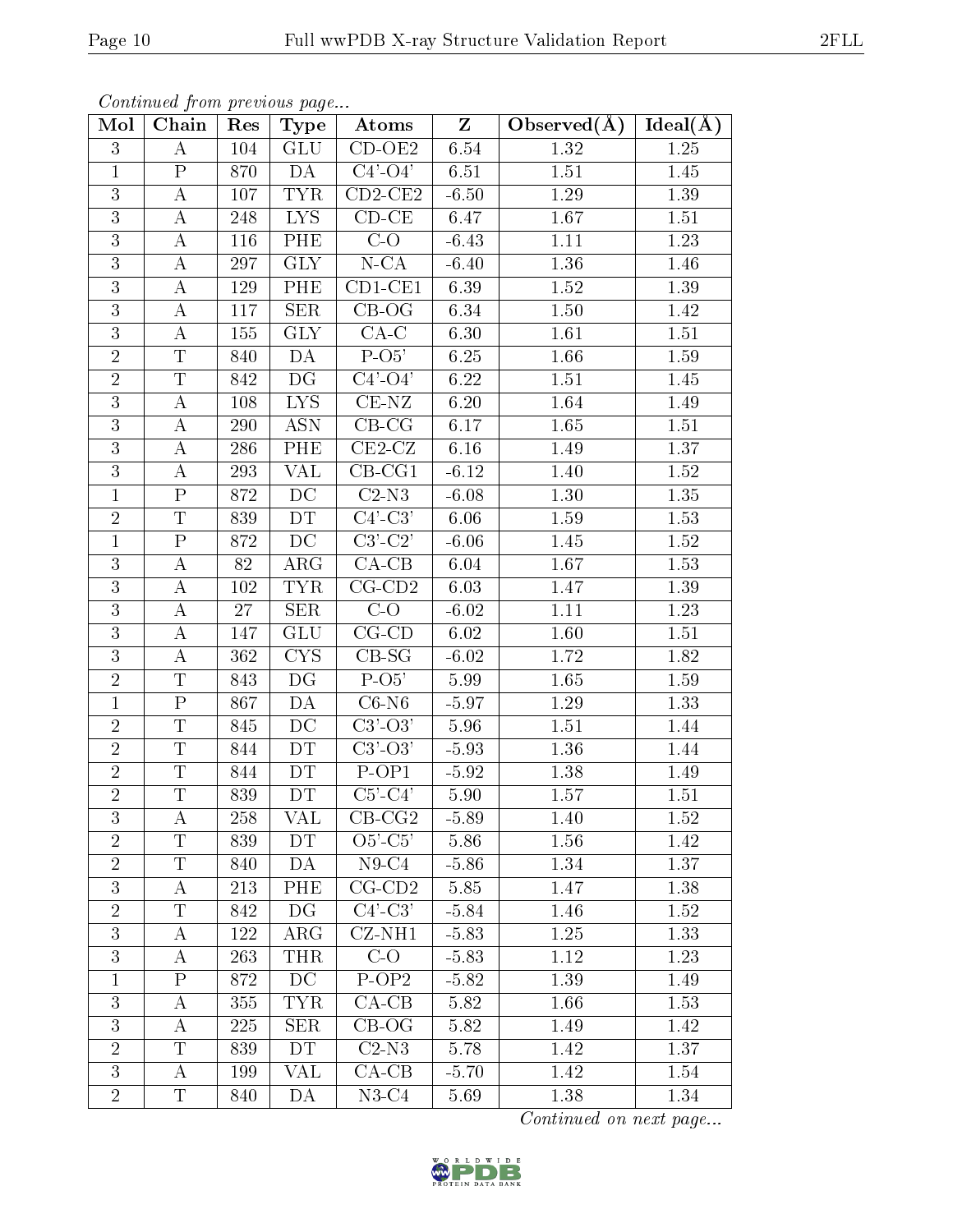| Mol            | Chain                   | Res     | $\mathbf{v}$<br>Type     | Atoms                           | $\overline{z}$ | Observed $(\AA)$  | $Ideal(\AA)$ |
|----------------|-------------------------|---------|--------------------------|---------------------------------|----------------|-------------------|--------------|
| $\overline{2}$ | $\overline{\mathrm{T}}$ | 845     | DC                       | $\overline{\text{C}4\text{C}5}$ | 5.66           | 1.47              | 1.43         |
| $\overline{2}$ | $\mathbf T$             | 844     | DT                       | $N1-C2$                         | $-5.65$        | 1.33              | 1.38         |
| $\overline{3}$ | А                       | 172     | $\rm{ARG}$               | $CZ-NH2$                        | 5.61           | 1.40              | 1.33         |
| 3              | А                       | 44      | MET                      | $SD-CE$                         | $-5.60$        | 1.46              | 1.77         |
| $\mathbf{1}$   | $\mathbf P$             | 871     | DC                       | $C3$ ' $-C2$ '                  | $-5.60$        | 1.45              | $1.52\,$     |
| 3              | Α                       | 279     | <b>GLN</b>               | $CG$ - $CD$                     | 5.55           | 1.63              | 1.51         |
| $\overline{3}$ | А                       | 109     | <b>VAL</b>               | $CA-CB$                         | $-5.54$        | 1.43              | 1.54         |
| 3              | А                       | 40      | ALA                      | $\overline{\text{CA-CB}}$       | $-5.54$        | 1.40              | 1.52         |
| 3              | A                       | 172     | $\rm{ARG}$               | $CD-NE$                         | $-5.52$        | 1.37              | 1.46         |
| $\overline{2}$ | $\overline{\mathrm{T}}$ | 842     | DG                       | $O3'$ -P                        | $-5.51$        | 1.54              | 1.61         |
| 3              | A                       | 257     | <b>SER</b>               | $CB-OG$                         | $-5.51$        | $1.35\,$          | 1.42         |
| $\overline{2}$ | T                       | 839     | <b>DT</b>                | $N3-C4$                         | 5.51           | 1.43              | 1.38         |
| $\overline{3}$ | $\overline{\rm A}$      | 283     | $\overline{\text{LYS}}$  | $CD-CE$                         | 5.50           | $\overline{1.65}$ | $1.51\,$     |
| 3              | $\boldsymbol{A}$        | 288     | <b>GLU</b>               | $CD-OE1$                        | 5.46           | 1.31              | 1.25         |
| 3              | A                       | $255\,$ | ILE                      | $\overline{CA-CB}$              | $-5.45$        | 1.42              | 1.54         |
| $\overline{2}$ | Τ                       | 846     | DC                       | $P-OP1$                         | $-5.43$        | 1.39              | 1.49         |
| 3              | $\boldsymbol{A}$        | $251\,$ | $\overline{\text{GL}}$ U | $CD-OE2$                        | 5.42           | 1.31              | 1.25         |
| $\overline{3}$ | А                       | 105     | <b>MET</b>               | $CG-SD$                         | 5.41           | 1.95              | 1.81         |
| $\overline{2}$ | T                       | 846     | DC                       | $C3'-C2'$                       | $5.40\,$       | 1.58              | 1.52         |
| $\overline{3}$ | А                       | 125     | <b>PHE</b>               | $CG$ - $CD2$                    | $-5.40$        | 1.30              | 1.38         |
| 3              | A                       | 130     | <b>VAL</b>               | $CB-CG2$                        | $-5.37$        | 1.41              | 1.52         |
| $\overline{3}$ | $\boldsymbol{A}$        | 188     | <b>TYR</b>               | $\overline{\text{CD2-CE2}}$     | $-5.36$        | 1.31              | 1.39         |
| 3              | А                       | 104     | <b>GLU</b>               | $CG$ - $CD$                     | 5.35           | 1.59              | 1.51         |
| $\overline{2}$ | T                       | 839     | DT                       | $O4'$ -C1'                      | 5.32           | 1.48              | 1.42         |
| $\overline{3}$ | А                       | 238     | GLU                      | $CG$ - $CD$                     | 5.32           | 1.59              | 1.51         |
| $\mathbf{1}$   | ${\bf P}$               | 871     | DC                       | $C1'$ -N1                       | 5.32           | 1.56              | 1.49         |
| 3              | А                       | 244     | <b>TYR</b>               | $CG$ - $CD2$                    | 5.31           | 1.46              | 1.39         |
| 3              | A                       | 280     | $\rm{ARG}$               | $\overline{\text{CZ-NH2}}$      | 5.31           | 1.40              | 1.33         |
| 3              | Α                       | 304     | <b>GLU</b>               | $CD-OE2$                        | 5.30           | 1.31              | 1.25         |
| $\overline{2}$ | Τ                       | 839     | DT                       | $N1-C2$                         | 5.29           | 1.42              | 1.38         |
| 3              | А                       | 46      | SER                      | $CB-OG$                         | $-5.29$        | 1.35              | 1.42         |
| $\mathbf{1}$   | $\overline{\mathrm{P}}$ | 872     | DC                       | $C5-C6$                         | $-5.28$        | 1.30              | 1.34         |
| 3              | A                       | 33      | VAL                      | $CB-CG2$                        | $-5.28$        | 1.41              | 1.52         |
| $\mathbf{1}$   | $\mathbf P$             | 871     | DC                       | $N1-C2$                         | $-5.27$        | 1.34              | 1.40         |
| $\overline{2}$ | Τ                       | 844     | DT                       | $C5-C6$                         | 5.27           | 1.38              | 1.34         |
| 3              | А                       | 256     | <b>ASN</b>               | $CB-CG$                         | 5.26           | 1.63              | 1.51         |
| 3              | А                       | 188     | <b>TYR</b>               | $CE2-CZ$                        | $-5.25$        | 1.31              | 1.38         |
| 3              | Α                       | 404     | <b>THR</b>               | $CA-CB$                         | 5.22           | 1.67              | 1.53         |
| 3              | А                       | 125     | PHE                      | $CE2-CZ$                        | $-5.21$        | 1.27              | 1.37         |
| 3              | А                       | 270     | <b>GLU</b>               | $CG$ - $CD$                     | 5.20           | 1.59              | 1.51         |
| 3              | A                       | 122     | $\rm{ARG}$               | $CD-NE$                         | $-5.20$        | 1.37              | 1.46         |
| 3              | A                       | 215     | <b>PRO</b>               | $N$ -CA                         | 5.20           | 1.56              | 1.47         |

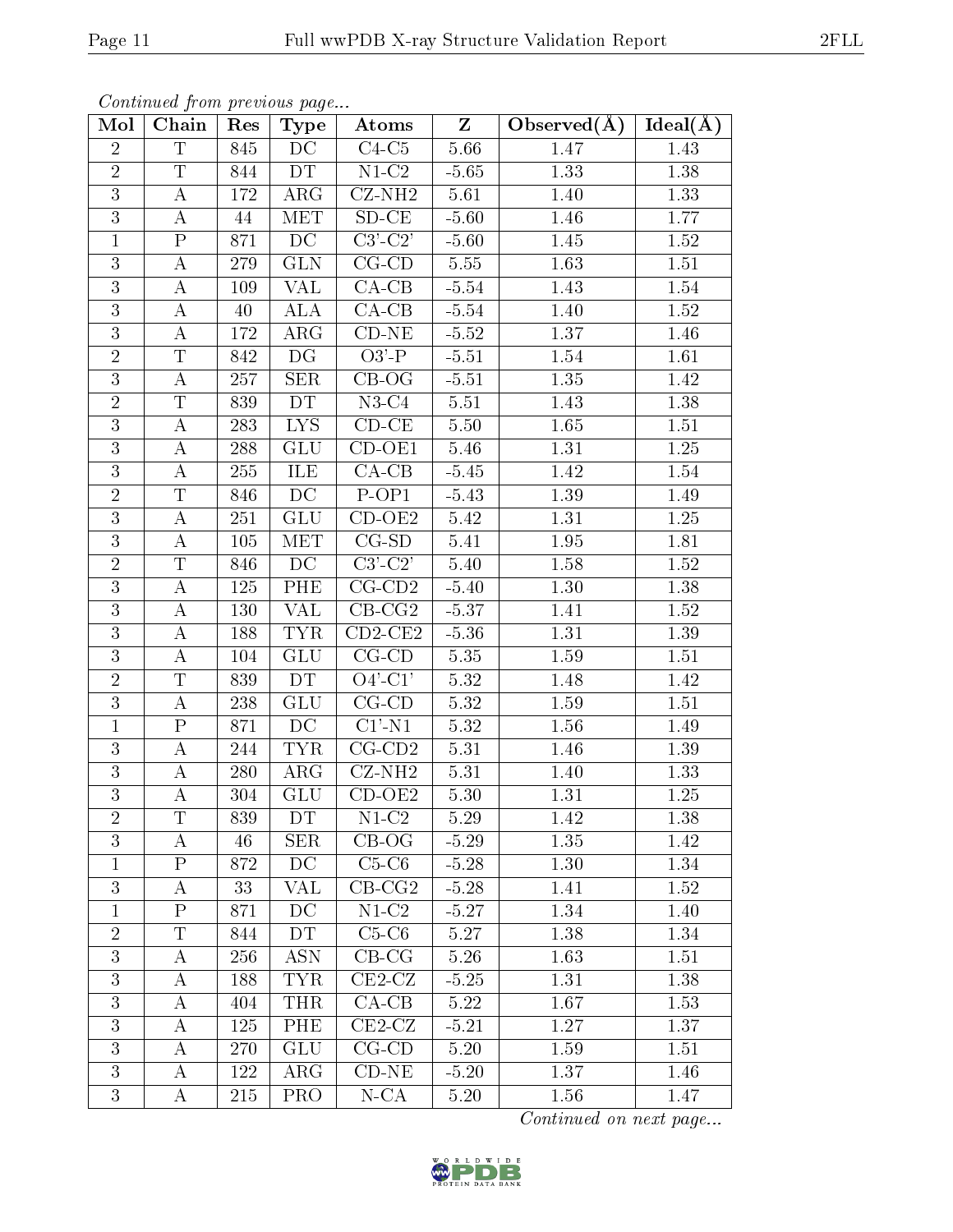| Mol            | Chain       | Res | <b>Type</b> | Atoms       | Z       | Observed $(A)$ | Ideal(A) |
|----------------|-------------|-----|-------------|-------------|---------|----------------|----------|
| $\overline{2}$ | Т           | 847 | DТ          | $C3'-O3'$   | 5.18    | 1.50           | 1.44     |
| 3              | А           | 69  | GLU         | $CG$ - $CD$ | 5.17    | 1.59           | 1.51     |
| 3              | А           | 410 | PHE         | $CE1-CZ$    | $-5.16$ | 1.27           | 1.37     |
| 3              | А           | 125 | PHE         | $CE1-CZ$    | 5.14    | 1.47           | 1.37     |
| 3              | А           | 409 | <b>CYS</b>  | $CB-SG$     | $-5.14$ | 1.73           | 1.81     |
| 3              | А           | 103 | $\rm{ARG}$  | $CG$ - $CD$ | 5.12    | 1.64           | 1.51     |
| 3              | А           | 314 | GLU         | $CB-CG$     | 5.12    | 1.61           | 1.52     |
| 3              | А           | 101 | $\rm{ARG}$  | $CG$ - $CD$ | 5.08    | 1.64           | 1.51     |
| 3              | А           | 254 | <b>GLY</b>  | $C-O$       | $-5.08$ | 1.15           | 1.23     |
| 3              | А           | 202 | <b>ASN</b>  | $CA-CB$     | $-5.06$ | 1.40           | 1.53     |
| 1              | Ρ           | 869 | DG          | $O3'$ -P    | 5.04    | 1.67           | 1.61     |
| 3              | А           | 213 | PHE         | $C-O$       | $-5.04$ | 1.13           | 1.23     |
| $\overline{2}$ | $\mathbf T$ | 842 | DG          | $C2-N3$     | $-5.00$ | 1.28           | 1.32     |

Continued from previous page...

All (93) bond angle outliers are listed below:

| Mol            | Chain                     | Res | <b>Type</b> | Atoms                    | Z        | Observed $(°)$ | Ideal $(°)$ |
|----------------|---------------------------|-----|-------------|--------------------------|----------|----------------|-------------|
| 1              | $\rm P$                   | 867 | DA          | $O4'-C4'-C3'$            | $-15.30$ | 96.82          | 106.00      |
| $\overline{2}$ | $\mathbf T$               | 840 | DA          | $C8-N9-C4$               | $-13.47$ | 100.41         | 105.80      |
| $\overline{2}$ | $\overline{T}$            | 844 | DT          | $C4-C5-C7$               | 12.27    | 126.36         | 119.00      |
| $\overline{2}$ | $\mathbf T$               | 844 | DT          | $C4-C5-C6$               | $-12.02$ | 110.79         | 118.00      |
| $\mathbf 1$    | ${\bf P}$                 | 867 | DA          | $O4'$ -C1'-N9            | 11.71    | 116.20         | 108.00      |
| 3              | A                         | 357 | $\rm{ARG}$  | NE-CZ-NH1                | 10.97    | 125.78         | 120.30      |
| 1              | $\boldsymbol{\mathrm{P}}$ | 870 | DA          | $O4'-C4'-C3'$            | 10.96    | 112.58         | 106.00      |
| $\overline{2}$ | T                         | 840 | DA          | $OP1-POP2$               | $-10.84$ | 103.35         | 119.60      |
| $\overline{2}$ | T                         | 847 | DT          | $O4'-C4'-C3'$            | 10.78    | 112.47         | 106.00      |
| $\overline{2}$ | $\overline{\mathrm{T}}$   | 843 | DG          | $C4'-C3'-C2'$            | $-10.62$ | 93.54          | 103.10      |
| $\overline{2}$ | $\mathbf T$               | 842 | DG          | $C3'-C2'-C1'$            | 10.61    | 115.23         | 102.50      |
| $\overline{3}$ | A                         | 343 | $\rm{ARG}$  | NE-CZ-NH1                | 10.36    | 125.48         | 120.30      |
| $\overline{2}$ | T                         | 839 | <b>DT</b>   | $P-O3'-C3'$              | 10.01    | 131.71         | 119.70      |
| $\overline{2}$ | $\mathbf T$               | 840 | DA          | $N7$ -C8- $N9$           | 9.75     | 118.67         | 113.80      |
| $\overline{3}$ | A                         | 343 | $\rm{ARG}$  | $NE$ -CZ-NH <sub>2</sub> | $-9.34$  | 115.63         | 120.30      |
| 3              | A                         | 184 | $\rm{ARG}$  | NE-CZ-NH1                | 9.27     | 124.94         | 120.30      |
| $\mathbf{1}$   | ${\bf P}$                 | 867 | DA          | $C8-N9-C4$               | $-9.25$  | 102.10         | 105.80      |
| 3              | A                         | 184 | $\rm{ARG}$  | NE-CZ-NH <sub>2</sub>    | $-8.82$  | 115.89         | 120.30      |
| $\mathbf 1$    | ${\bf P}$                 | 869 | DG          | $P-O3'-C3'$              | $-8.76$  | 109.19         | 119.70      |
| $\overline{2}$ | $\overline{T}$            | 842 | DG          | $O4'-Cl'-C2'$            | $-8.74$  | 98.91          | 105.90      |
| $\overline{2}$ | $\mathbf T$               | 839 | <b>DT</b>   | $O4'$ -C1'-N1            | 8.71     | 114.10         | 108.00      |
| $\mathbf{1}$   | $\mathbf{P}$              | 867 | DA          | $C1'-O4'-C4'$            | 8.67     | 118.77         | 110.10      |
| $\mathbf{1}$   | ${\bf P}$                 | 871 | DC          | $N3-C4-C5$               | $-8.58$  | 118.47         | 121.90      |
| $\mathbf{1}$   | ${\bf P}$                 | 870 | DA          | $N1-C2-N3$               | 8.43     | 133.51         | 129.30      |
| $\overline{3}$ | $\overline{A}$            | 71  | $\rm{ARG}$  | NE-CZ-NH1                | 8.13     | 124.36         | 120.30      |

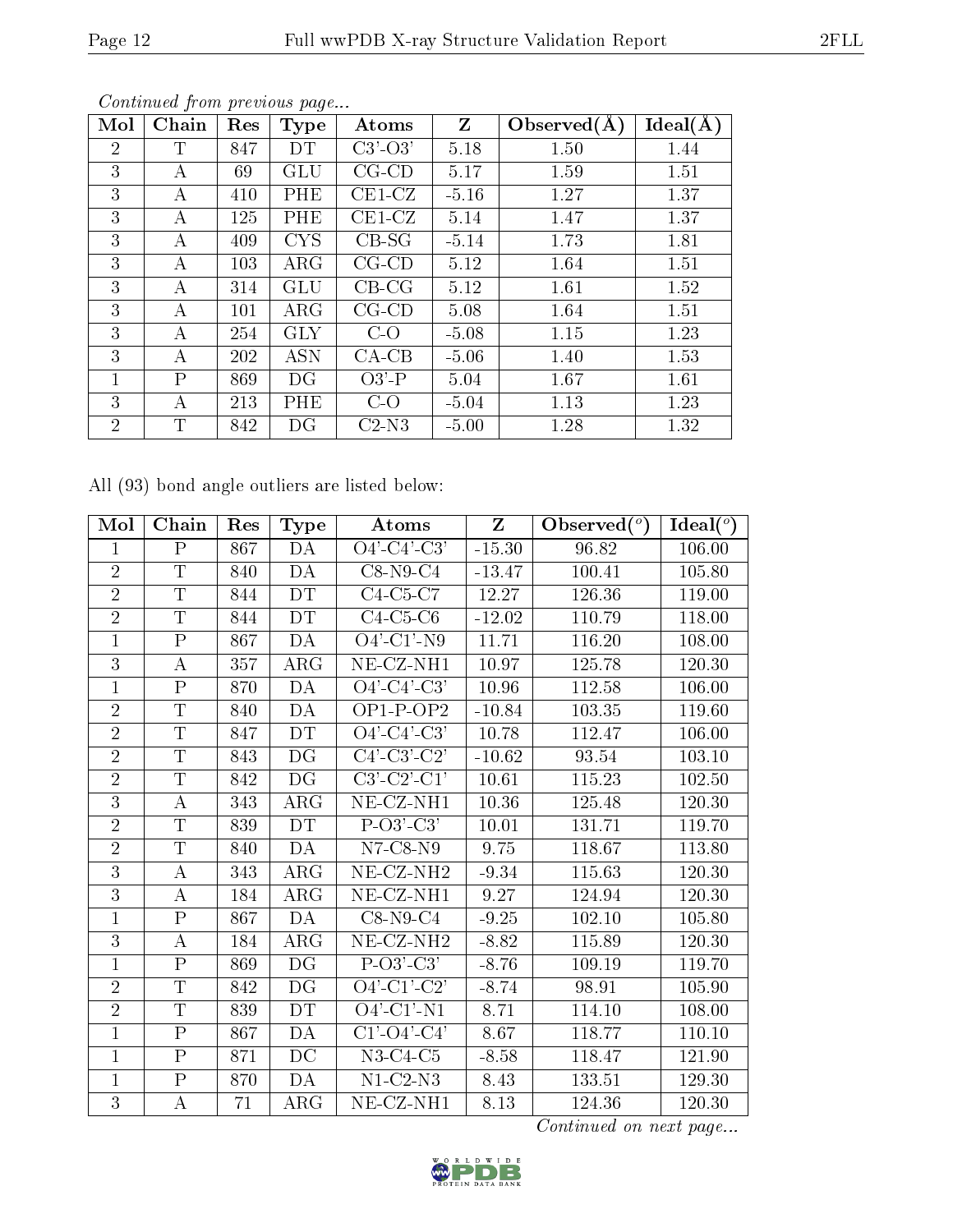|                | Continued from previous page |     |             |                                |                         |                |             |
|----------------|------------------------------|-----|-------------|--------------------------------|-------------------------|----------------|-------------|
| Mol            | Chain                        | Res | <b>Type</b> | Atoms                          | $\overline{\textbf{Z}}$ | Observed $(°)$ | Ideal $(°)$ |
| $\mathbf{1}$   | $\mathbf P$                  | 867 | DA          | $O5'$ -C5'-C4'                 | 8.06                    | 131.16         | 111.00      |
| $\overline{2}$ | $\mathbf T$                  | 843 | DG          | $O4'$ -C1'-C2'                 | $-7.79$                 | 99.67          | 105.90      |
| $\mathbf{1}$   | $\overline{\mathrm{P}}$      | 867 | DA          | $C6-N1-C2$                     | $-7.78$                 | 113.93         | 118.60      |
| 3              | А                            | 122 | $\rm{ARG}$  | NE-CZ-NH <sub>2</sub>          | $-7.74$                 | 116.43         | 120.30      |
| $\overline{3}$ | А                            | 71  | $\rm{ARG}$  | NE-CZ-NH <sub>2</sub>          | $-7.70$                 | 116.45         | 120.30      |
| $\overline{2}$ | T                            | 842 | DG          | $C4'-C3'-C2'$                  | $-7.69$                 | 96.18          | 103.10      |
| $\mathbf{1}$   | $\mathbf P$                  | 872 | DC          | $O4'-C4'-C3'$                  | 7.68                    | 110.61         | 106.00      |
| $\mathbf{1}$   | ${\bf P}$                    | 867 | DA          | $N1-C6-N6$                     | $-7.66$                 | 114.01         | 118.60      |
| $\mathbf{1}$   | $\overline{\mathrm{P}}$      | 871 | DC          | $C2-N3-C4$                     | 7.64                    | 123.72         | 119.90      |
| $\mathbf{1}$   | ${\bf P}$                    | 870 | DA          | $\overline{\text{C2}}$ -N3-C4  | $-7.47$                 | 106.87         | 110.60      |
| $\mathbf{1}$   | ${\bf P}$                    | 870 | DA          | $C5-N7-C8$                     | $-7.46$                 | 100.17         | 103.90      |
| $\overline{2}$ | $\overline{T}$               | 842 | DG          | $O4'-C4'-C3'$                  | 7.44                    | 110.47         | 106.00      |
| $\overline{2}$ | T                            | 846 | DC          | $O4'$ -C1'-N1                  | $-7.43$                 | 102.80         | 108.00      |
| 3              | A                            | 357 | $\rm{ARG}$  | $\overline{\text{NE- CZ-NH2}}$ | $-7.42$                 | 116.59         | 120.30      |
| $\overline{2}$ | $\overline{T}$               | 844 | DT          | $C5-C6-N1$                     | 7.40                    | 128.14         | 123.70      |
| $\overline{2}$ | T                            | 847 | <b>DT</b>   | $C4'-C3'-C2'$                  | $-7.40$                 | 96.44          | 103.10      |
| $\overline{1}$ | $\overline{\mathrm{P}}$      | 870 | DA          | $N1-C6-N6$                     | 7.22                    | 122.93         | 118.60      |
| $\mathbf{1}$   | ${\bf P}$                    | 871 | DC          | $O4'$ -C4'-C3'                 | 7.09                    | 110.25         | 106.00      |
| $\overline{2}$ | T                            | 847 | <b>DT</b>   | $C4'$ - $C3'$ - $O3'$          | 7.05                    | 127.32         | 109.70      |
| $\overline{2}$ | $\mathbf T$                  | 840 | DA          | $N9-C4-C5$                     | 6.97                    | 108.59         | 105.80      |
| $\mathbf{1}$   | $\overline{P}$               | 867 | DA          | $P-O3'-C3'$                    | 6.96                    | 128.06         | 119.70      |
| $\overline{2}$ | $\overline{\mathrm{T}}$      | 839 | <b>DT</b>   | $OP1-P-O3'$                    | 6.93                    | 120.45         | 105.20      |
| 3              | А                            | 122 | $\rm{ARG}$  | NE-CZ-NH1                      | 6.90                    | 123.75         | 120.30      |
| $\overline{3}$ | А                            | 394 | <b>MET</b>  | $CB-CA-C$                      | $-6.83$                 | 96.73          | 110.40      |
| $\overline{2}$ | T                            | 844 | <b>DT</b>   | $C5'-C4'-C3'$                  | $-6.82$                 | 101.82         | 114.10      |
| $\mathbf{1}$   | $\mathbf P$                  | 872 | DC          | $C4'$ - $C3'$ - $O3'$          | 6.75                    | 126.58         | 109.70      |
| $\overline{3}$ | А                            | 69  | <b>GLU</b>  | OE1-CD-OE2                     | $-6.71$                 | 115.25         | 123.30      |
| 3              | А                            | 147 | GLU         | OE1-CD-OE2                     | $-6.65$                 | 115.32         | 123.30      |
| $\overline{2}$ | Τ                            | 839 | DT          | $N3-C4-C5$                     | 6.60                    | 119.16         | 115.20      |
| $\mathbf{1}$   | $\mathbf P$                  | 867 | DA          | $O4'-Cl'-C2'$                  | $-6.49$                 | 100.70         | 105.90      |
| 3              | А                            | 204 | <b>LEU</b>  | $CA-CB-CG$                     | 6.40                    | 130.01         | 115.30      |
| $\overline{3}$ | А                            | 347 | $\rm{ARG}$  | $CB-CA-C$                      | 6.35                    | 123.10         | 110.40      |
| $\overline{2}$ | T                            | 843 | DG          | $O4'-C4'-C3'$                  | 6.25                    | 109.75         | 106.00      |
| $\overline{2}$ | T                            | 839 | DT          | $C5-C4-O4$                     | $-6.20$                 | 120.56         | 124.90      |
| $\mathbf{1}$   | $\mathbf{P}$                 | 870 | DA          | $C5-C6-N6$                     | $-6.11$                 | 118.81         | 123.70      |
| $\mathbf{1}$   | $\overline{\mathrm{P}}$      | 869 | DG          | $C8-N9-C4$                     | 6.09                    | 108.84         | 106.40      |
| $\overline{2}$ | Τ                            | 839 | DT          | $O4'-Cl'-C2'$                  | 6.09                    | 110.77         | 105.90      |
| $\mathbf{1}$   | $\boldsymbol{\mathrm{P}}$    | 870 | DA          | $OP2-P-O3'$                    | 6.06                    | 118.54         | 105.20      |
| $\mathbf{1}$   | ${\bf P}$                    | 871 | DC          | $C4'$ - $C3'$ - $O3'$          | 6.04                    | 124.80         | 109.70      |
| $\overline{3}$ | А                            | 360 | $\rm{ARG}$  | NE-CZ-NH <sub>2</sub>          | $-6.04$                 | 117.28         | 120.30      |
| $\overline{1}$ | $\mathbf{P}$                 | 870 | DA          | $O4'-Cl'-C2'$                  | 6.03                    | 110.72         | 105.90      |
| $\overline{2}$ | T                            | 847 | DT          | $C4-C5-C6$                     | $-5.95$                 | 114.43         | 118.00      |

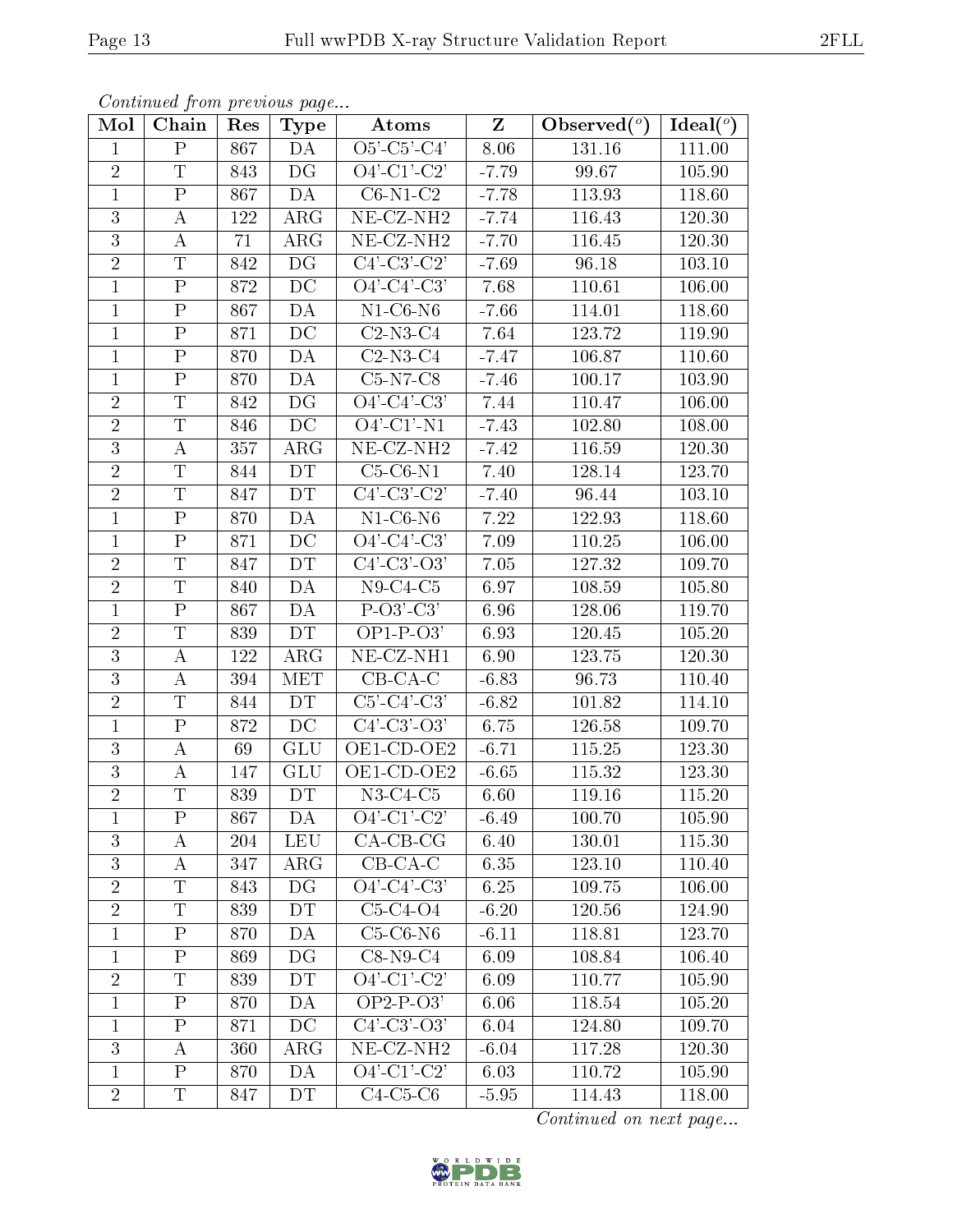| Mol            | Chain                   | Res | Type                     | Atoms                          | Z       | Observed $(°)$      | Ideal $(°)$ |
|----------------|-------------------------|-----|--------------------------|--------------------------------|---------|---------------------|-------------|
| $\overline{2}$ | $\mathbf T$             | 839 | <b>DT</b>                | $OP2-P-03'$                    | 5.93    | 118.25              | 105.20      |
| $\mathbf{1}$   | $\mathbf P$             | 867 | DA                       | $N9-C4-C5$                     | 5.91    | 108.16              | 105.80      |
| $\overline{3}$ | А                       | 347 | $\rm{ARG}$               | $NE-CZ-NH2$                    | $-5.88$ | $\overline{1}17.36$ | 120.30      |
| $\overline{3}$ | $\bf{A}$                | 337 | $\rm{ARG}$               | NE-CZ-NH1                      | 5.86    | 123.23              | 120.30      |
| $\overline{2}$ | $\overline{\mathrm{T}}$ | 845 | $\overline{DC}$          | $OP1-P-03'$                    | $-5.82$ | 92.39               | 105.20      |
| $\overline{3}$ | А                       | 215 | <b>PRO</b>               | $N$ -CD-CG                     | $-5.78$ | 94.54               | 103.20      |
| $\overline{3}$ | А                       | 260 | ASP                      | $CB-CG-OD1$                    | 5.72    | 123.45              | 118.30      |
| $\mathbf{1}$   | $\mathbf{P}$            | 870 | DA                       | $N7$ -C8- $N9$                 | 5.69    | 116.64              | 113.80      |
| $\overline{2}$ | $\overline{T}$          | 847 | <b>DT</b>                | C4-C5-C7                       | 5.66    | 122.40              | 119.00      |
| $\overline{2}$ | $\overline{\mathrm{T}}$ | 846 | $\overline{DC}$          | $OP1-P-OP2$                    | 5.64    | 128.05              | 119.60      |
| $\overline{2}$ | T                       | 840 | DA                       | $N1-C2-N3$                     | $-5.61$ | 126.49              | 129.30      |
| $\overline{1}$ | $\overline{\mathrm{P}}$ | 870 | DA                       | $C1'$ - $O4'$ - $C4'$          | $-5.61$ | 104.49              | 110.10      |
| $\overline{3}$ | $\bf{A}$                | 347 | $\rm{ARG}$               | NE-CZ-NH1                      | 5.49    | 123.04              | 120.30      |
| $\overline{2}$ | T                       | 842 | DG                       | $C4'$ - $C3'$ - $O3'$          | 5.47    | 123.37              | 109.70      |
| $\overline{1}$ | $\overline{P}$          | 870 | DA                       | $C4-C5-N7$                     | 5.46    | 113.43              | 110.70      |
| 3              | $\boldsymbol{A}$        | 172 | $\rm{ARG}$               | $CG$ - $CD$ - $NE$             | $-5.33$ | 100.62              | 111.80      |
| $\mathbf{1}$   | $\overline{\mathrm{P}}$ | 872 | DC                       | $C5-C6-N1$                     | 5.29    | 123.64              | 121.00      |
| $\mathbf{1}$   | ${\bf P}$               | 870 | DA                       | $N9-C4-C5$                     | $-5.24$ | 103.70              | 105.80      |
| $\overline{2}$ | T                       | 847 | <b>DT</b>                | $O4'$ -C1'-C2'                 | 5.22    | 110.07              | 105.90      |
| $\overline{3}$ | $\boldsymbol{A}$        | 270 | <b>GLU</b>               | $\overline{\text{OE1-CD-OE2}}$ | $-5.16$ | 117.11              | 123.30      |
| $\overline{3}$ | $\bf{A}$                | 204 | <b>LEU</b>               | $CB-CG-CD2$                    | 5.08    | 119.64              | 111.00      |
| $\mathbf{1}$   | $\overline{\mathrm{P}}$ | 868 | $\overline{\mathrm{DG}}$ | $\overline{\text{N3-C2-N2}}$   | $-5.07$ | 116.35              | 119.90      |
| $\overline{3}$ | A                       | 215 | PRO                      | $CA-C-N$                       | 5.04    | 128.29              | 117.20      |
| $\overline{3}$ | А                       | 406 | <b>LEU</b>               | $CB-CG-CD1$                    | 5.02    | 119.54              | 111.00      |
| $\overline{3}$ | А                       | 306 | ASP                      | $CB-CG-OD1$                    | 5.01    | 122.81              | 118.30      |
| $\overline{2}$ | $\mathbf T$             | 841 | DG                       | $N7-C8-N9$                     | $-5.00$ | 110.60              | 113.10      |

There are no chirality outliers.

All (6) planarity outliers are listed below:

| Mol | Chain        | Res | Type       | Group     |
|-----|--------------|-----|------------|-----------|
| 3   |              | 213 | <b>PHE</b> | Peptide   |
| 3   | $\mathsf{A}$ | 68  | TYR.       | Sidechain |
| 1   | Р            | 871 | DC         | Sidechain |
|     | P            | 872 | DC         | Sidechain |
| 2   | T            | 842 | DG         | Sidechain |
| 2   |              | 843 | DG         | Sidechain |

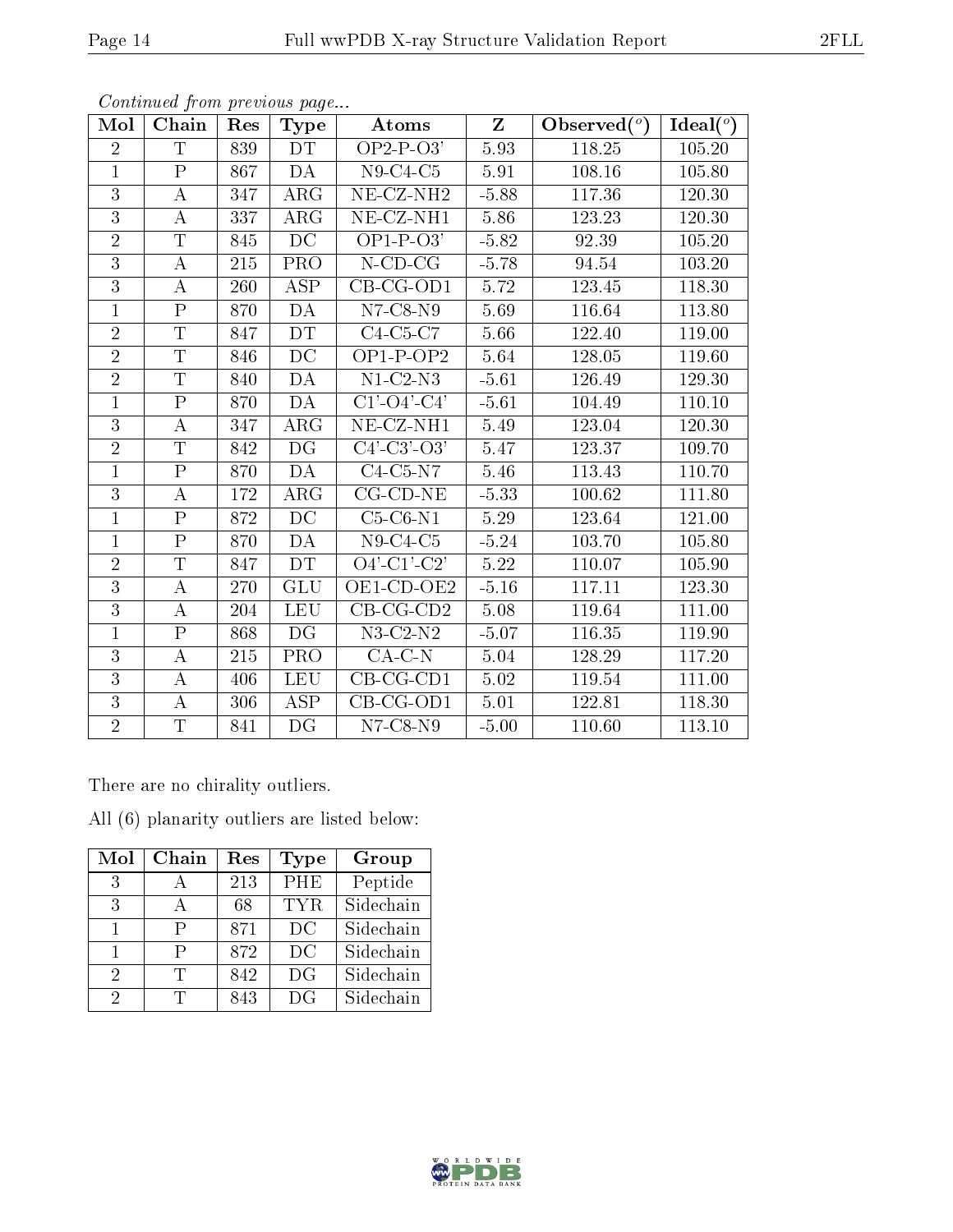#### $5.2$  Too-close contacts  $(i)$

In the following table, the Non-H and H(model) columns list the number of non-hydrogen atoms and hydrogen atoms in the chain respectively. The H(added) column lists the number of hydrogen atoms added and optimized by MolProbity. The Clashes column lists the number of clashes within the asymmetric unit, whereas Symm-Clashes lists symmetry related clashes.

| Mol |   |      | Chain   Non-H   $H (model)$ | H(added) |     | $Clashes$   Symm-Clashes |
|-----|---|------|-----------------------------|----------|-----|--------------------------|
|     |   | 139  |                             |          |     |                          |
|     | ௱ | 182  |                             | 103      |     |                          |
|     | Α | 2866 |                             | 2888     | 103 |                          |
|     | Α |      |                             |          |     |                          |
|     | Α | 29   |                             | 13       |     |                          |
|     |   | 86   |                             |          |     |                          |
|     | m |      |                             |          |     |                          |
| All |   | 3309 |                             | 3081     | 108 |                          |

The all-atom clashscore is defined as the number of clashes found per 1000 atoms (including hydrogen atoms). The all-atom clashscore for this structure is 17.

All (108) close contacts within the same asymmetric unit are listed below, sorted by their clash magnitude.

| Atom-1                            | Atom-2            | Interatomic    | Clash         |
|-----------------------------------|-------------------|----------------|---------------|
|                                   |                   | distance $(A)$ | overlap $(A)$ |
| 3: A:391: PHE:O                   | 3:A:394:MET:HB2   | 1.62           | 0.97          |
| 1:P:871:DC:OP1                    | 3:A:246:THR:HG22  | 1.66           | 0.93          |
| 2:T:841:DG:H2"                    | 2:T:842:DG:H5"    | 1.52           | 0.91          |
| 3:A:283:LYS:HE3                   | 3:A:288:GLU:OE1   | 1.73           | 0.88          |
| 3:A:367:HIS:ND1                   | 3:A:367:HIS:N     | 2.32           | 0.78          |
| 3:A:405:LEU:C                     | 3:A:406:LEU:HD23  | 2.04           | 0.78          |
| 3:A:308:PHE:HB2                   | 3:A:311:CYS:HB2   | 1.69           | 0.75          |
| 3:A:335:ASP:OD2                   | 3:A:337:ARG:NH1   | 2.21           | 0.73          |
| 3:A:413:LEU:CD2                   | 3:A:413:LEU:N     | 2.52           | 0.73          |
| 3:A:172:ARG:HD3                   | 6:A:912:HOH:O     | 1.89           | 0.72          |
| 3:A:325:LEU:HD11                  | 3:A:387:LEU:HD11  | 1.72           | 0.72          |
| 3:A:413:LEU:HD23                  | 3:A:413:LEU:N     | 2.06           | 0.71          |
| 3:A:202:ASN:C                     | 3:A:202:ASN:HD22  | 1.94           | 0.70          |
| 3:A:137:GLU:HG2                   | 3:A:172:ARG:HH12  | 1.58           | 0.68          |
| $3:A:249:\overline{\text{C}YS:O}$ | 3:A:253:LEU:HD12  | 1.92           | 0.68          |
| 3:A:73:LEU:HD12                   | 3:A:73:LEU:N      | 2.09           | 0.67          |
| 3:A:119:VAL:HB                    | 6: A: 1054: HOH:O | 1.94           | 0.67          |
| 3:A:406:LEU:N                     | 3:A:406:LEU:HD23  | 2.11           | 0.66          |
| 3:A:283:LYS:CE                    | 3:A:288:GLU:OE1   | 2.43           | 0.66          |
| 3:A:342:VAL:HG21                  | 3:A:387:LEU:HD21  | 1.78           | 0.66          |

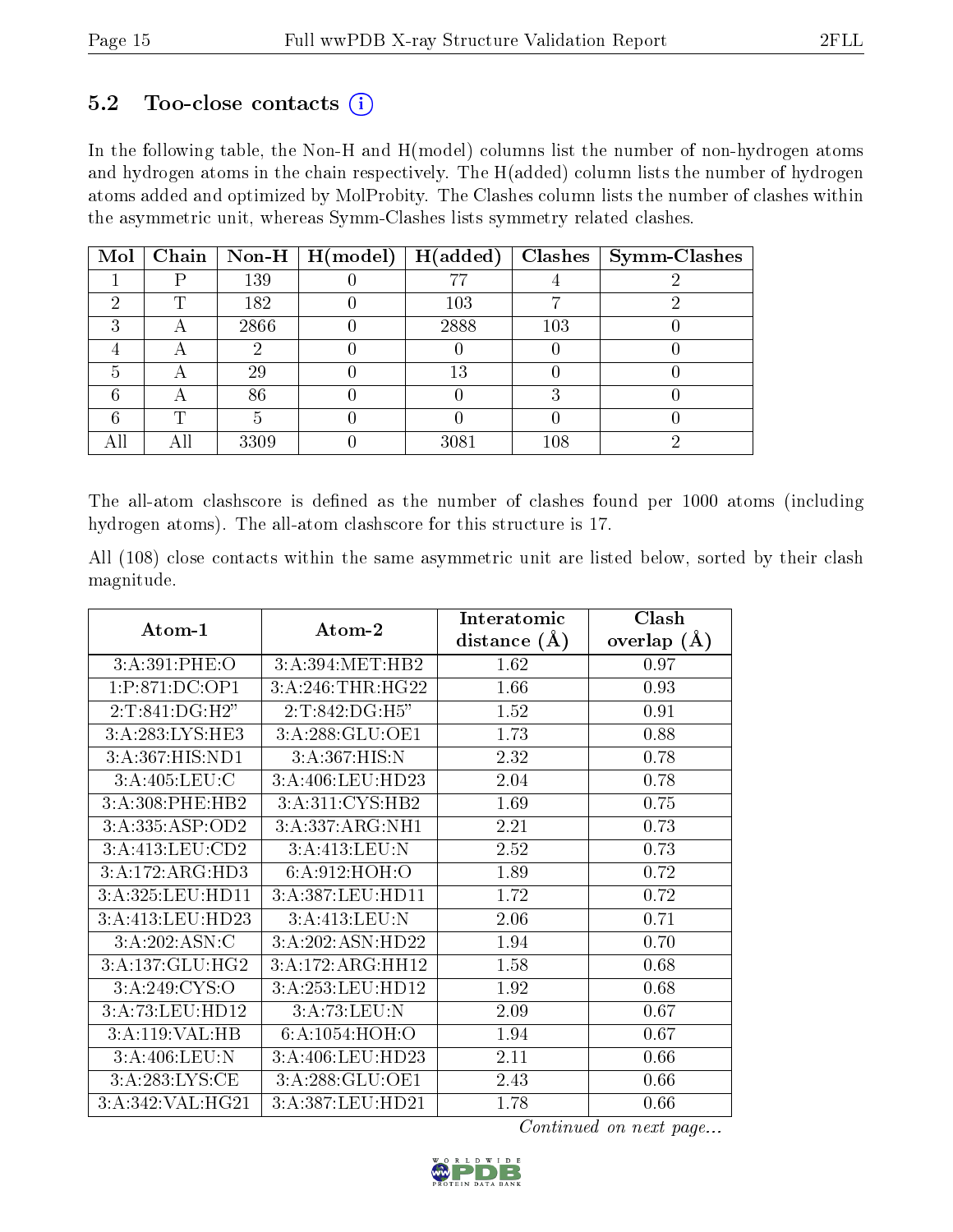| Continuea from previous page |                   | Interatomic    | Clash         |
|------------------------------|-------------------|----------------|---------------|
| Atom-1                       | Atom-2            | distance $(A)$ | overlap $(A)$ |
| 3:A:344:LEU:HD11             | 3:A:387:LEU:CD2   | 2.26           | 0.65          |
| 3:A:325:LEU:HD11             | 3:A:387:LEU:CD1   | 2.28           | 0.62          |
| 3:A:137:GLU:HG2              | 3:A:172:ARG:NH1   | 2.15           | 0.62          |
| 3:A:202:ASN:HD21             | 3:A:205:LEU:H     | 1.49           | 0.61          |
| 3:A:347:ARG:HD3              | 3:A:404:THR:HG23  | 1.83           | 0.60          |
| 3:A:88:CYS:SG                | 3:A:90:GLN:O      | 2.59           | 0.60          |
| 3:A:202:ASN:ND2              | 3:A:205:LEU:H     | 2.00           | 0.60          |
| 1:P:871:DC:OP1               | 3:A:246:THR:CG2   | 2.45           | 0.59          |
| 3: A:283:LYS:HE2             | 3:A:288:GLU:HB3   | 1.86           | 0.57          |
| 3:A:344:LEU:HD11             | 3:A:387:LEU:HD22  | 1.86           | 0.57          |
| 3:A:413:LEU:HD23             | 3:A:413:LEU:H     | 1.65           | 0.57          |
| 3:A:238:GLU:O                | 3:A:240:PRO:HD3   | 2.05           | 0.56          |
| 3: A: 337: ARG: HG2          | 3:A:414:LYS:C     | 2.26           | $0.56\,$      |
| 3:A:73:LEU:H                 | 3:A:73:LEU:HD12   | 1.70           | 0.56          |
| 3:A:368:VAL:HG21             | 3:A:383:MET:CE    | 2.36           | 0.55          |
| 3:A:369:ILE:HG22             | 3: A:369: ILE: O  | 2.06           | 0.55          |
| 2:T:840:DA:OP1               | 3:A:309:LYS:HE3   | 2.08           | 0.53          |
| 2:T:841:DG:C2'               | 2:T:842:DG:H5"    | 2.32           | 0.53          |
| 3: A:347: ARG: HG2           | 3:A:404:THR:HG23  | 1.92           | $0.52\,$      |
| 3:A:332:VAL:CG1              | 3:A:339:PRO:HD3   | 2.40           | 0.52          |
| 3:A:161:GLN:NE2              | 3:A:224:GLU:HB2   | 2.25           | 0.51          |
| 3:A:189:ASN:HB3              | 6:A:1028:HOH:O    | 2.11           | 0.51          |
| 3:A:392:ARG:C                | 3:A:394:MET:H     | 2.15           | 0.50          |
| 3:A:325:LEU:O                | 3:A:326:ALA:C     | 2.46           | 0.50          |
| 3:A:137:GLU:CG               | 3:A:172:ARG:HH12  | 2.25           | 0.50          |
| 3:A:304:GLU:HG3              | 3:A:328:LEU:HG    | 1.94           | 0.49          |
| 3:A:196:CYS:SG               | 3:A:214:LYS:O     | 2.71           | 0.49          |
| 3: A:266: PRO:O              | 3:A:270:GLU:HB2   | 2.13           | 0.49          |
| 3:A:275:ILE:HG12             | 3:A:279:GLN:NE2   | 2.27           | 0.48          |
| 3:A:299:PRO:O                | 3:A:337:ARG:NH2   | 2.47           | 0.48          |
| 3: A:83: ASP:O               | 3:A:87:LYS:HB2    | 2.14           | 0.48          |
| 2:T:840:DA:H1'               | 3:A:59:GLN:OE1    | 2.13           | 0.48          |
| 3:A:380:MET:CE               | 3:A:384:VAL:HG22  | 2.43           | 0.48          |
| 3:A:60:LYS:HZ2               | 3:A:97:GLU:CD     | 2.18           | 0.48          |
| 3:A:202:ASN:C                | 3: A:202: ASN:ND2 | 2.62           | 0.47          |
| 3:A:170:HIS:HE1              | 3:A:224:GLU:OE2   | 1.97           | 0.47          |
| 3:A:164:ASN:H                | 3:A:170:HIS:HD2   | 1.61           | 0.47          |
| 3:A:308:PHE:HB2              | 3:A:311:CYS:CB    | 2.42           | 0.47          |
| 3:A:73:LEU:CD1               | 3:A:73:LEU:N      | 2.77           | 0.47          |
| 3:A:344:LEU:HD11             | 3:A:387:LEU:HD23  | 1.97           | 0.47          |
| 3: A:69: GLU:O               | 3:A:73:LEU:CD1    | 2.62           | 0.47          |

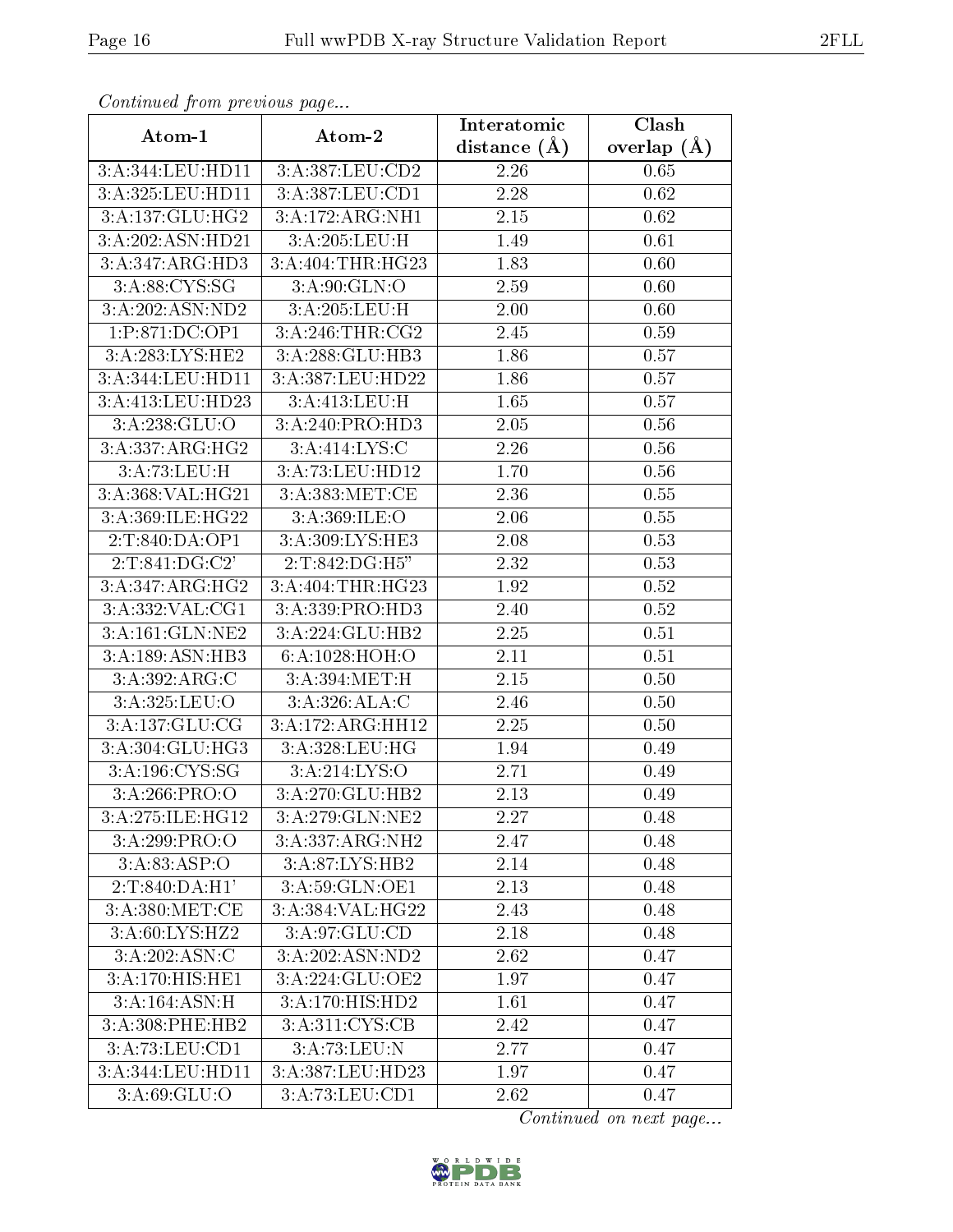| Continua from pretious page               |                   | Interatomic    | Clash           |
|-------------------------------------------|-------------------|----------------|-----------------|
| Atom-1                                    | Atom-2            | distance $(A)$ | overlap $(\AA)$ |
| 3:A:112:LEU:HD23                          | 3:A:112:LEU:C     | 2.36           | 0.46            |
| 3:A:350:SER:OG                            | 3: A:351: SER: N  | 2.47           | 0.46            |
| 2:T:844:DT:OP2                            | 3:A:301:SER:OG    | 2.33           | 0.46            |
| 3:A:106:SER:OG                            | 3:A:122:ARG:NH2   | 2.48           | 0.46            |
| 3:A:404:THR:O                             | 3:A:405:LEU:CB    | 2.60           | 0.46            |
| $3:A:235:HIS:H\overline{D2}$              | 3:A:238:GLU:OE2   | 1.99           | 0.45            |
| 3:A:184:ARG:HD2                           | 3: A: 195: GLY: O | 2.17           | 0.45            |
| 3:A:308:PHE:CZ                            | 3:A:405:LEU:HA    | 2.52           | 0.45            |
| 3:A:43:GLU:OE1                            | 3:A:101:ARG:NH2   | 2.51           | 0.44            |
| 3: A:51: LYS:C                            | 3:A:53:LYS:H      | 2.20           | 0.44            |
| 3:A:170:H <sub>1</sub> ST <sub>1</sub> SE | 3:A:224:GLU:OE2   | 2.71           | 0.44            |
| 3:A:308:PHE:CD1                           | 3:A:308:PHE:O     | 2.69           | 0.44            |
| 3:A:55:LEU:HD12                           | 3: A:92: VAL:O    | 2.17           | 0.44            |
| 3:A:73:LEU:H                              | 3:A:73:LEU:CD1    | 2.31           | 0.44            |
| 3:A:330:ASN:O                             | 3:A:333: CYS: HB3 | 2.18           | 0.44            |
| 3:A:388:MET:O                             | 3:A:391:PHE:HB3   | 2.18           | 0.44            |
| 1:P:873:DOC:OP1                           | 3:A:207:LYS:NZ    | 2.41           | 0.44            |
| 3: A:88: CYS:O                            | 3:A:91:LEU:HB2    | 2.17           | 0.43            |
| 3:A:204:LEU:HD13                          | 3:A:205:LEU:HD13  | 2.00           | 0.43            |
| 3: A: 353: LYS: O                         | 3:A:355:TYR:N     | 2.52           | 0.43            |
| 3:A:196:CYS:HA                            | 3:A:217:GLN:O     | 2.18           | 0.43            |
| 3:A:283:LYS:HE2                           | 3:A:288:GLU:CB    | 2.47           | 0.43            |
| 3:A:369:ILE:C                             | 3: A:370: GLN: CG | 2.86           | 0.43            |
| 2:T:844:DT:H2'                            | 2:T:844:DT:O5'    | 2.18           | 0.43            |
| 3:A:31:VAL:HG12                           | 3:A:130:VAL:HB    | 1.99           | 0.43            |
| 3:A:275:ILE:HG12                          | 3:A:279:GLN:HE21  | 1.83           | 0.43            |
| 3:A:135:MET:HE2                           | 3:A:179:ILE:HD12  | 2.01           | 0.43            |
| 3: A:384: VAL:O                           | 3:A:388:MET:HG2   | 2.19           | 0.43            |
| 3:A:364:ILE:HG22                          | 3: A:364: ILE: O  | 2.18           | 0.42            |
| 3:A:298:PRO:HA                            | 3:A:299:PRO:HD3   | 1.84           | 0.42            |
| 3: A:405: LEU:O                           | 3:A:406:LEU:HD23  | 2.19           | 0.42            |
| 2:T:840:DA:N3                             | 2:T:840:DA:H2'    | 2.35           | 0.42            |
| 3:A:247:ALA:O                             | 3:A:251:GLU:HG3   | 2.20           | 0.42            |
| 3:A:308:PHE:CE1                           | 3:A:405:LEU:HA    | 2.55           | 0.42            |
| 3:A:392:ARG:C                             | 3:A:394:MET:N     | 2.73           | 0.42            |
| 3:A:123:LEU:O                             | 3:A:127:GLU:HB2   | 2.20           | 0.41            |
| 3:A:369:ILE:CG2                           | 3: A:369: ILE: O  | 2.67           | 0.41            |
| 3:A:236:ILE:H                             | 3:A:236:ILE:HG12  | 1.60           | 0.41            |
| 3:A:334:GLN:HB3                           | 3:A:334:GLN:HE21  | 1.51           | 0.41            |
| 3:A:342:VAL:CG2                           | 3:A:387:LEU:HD21  | 2.49           | 0.41            |
| 3:A:343:ARG:HD2                           | 3:A:345:ILE:HD11  | 2.02           | 0.41            |

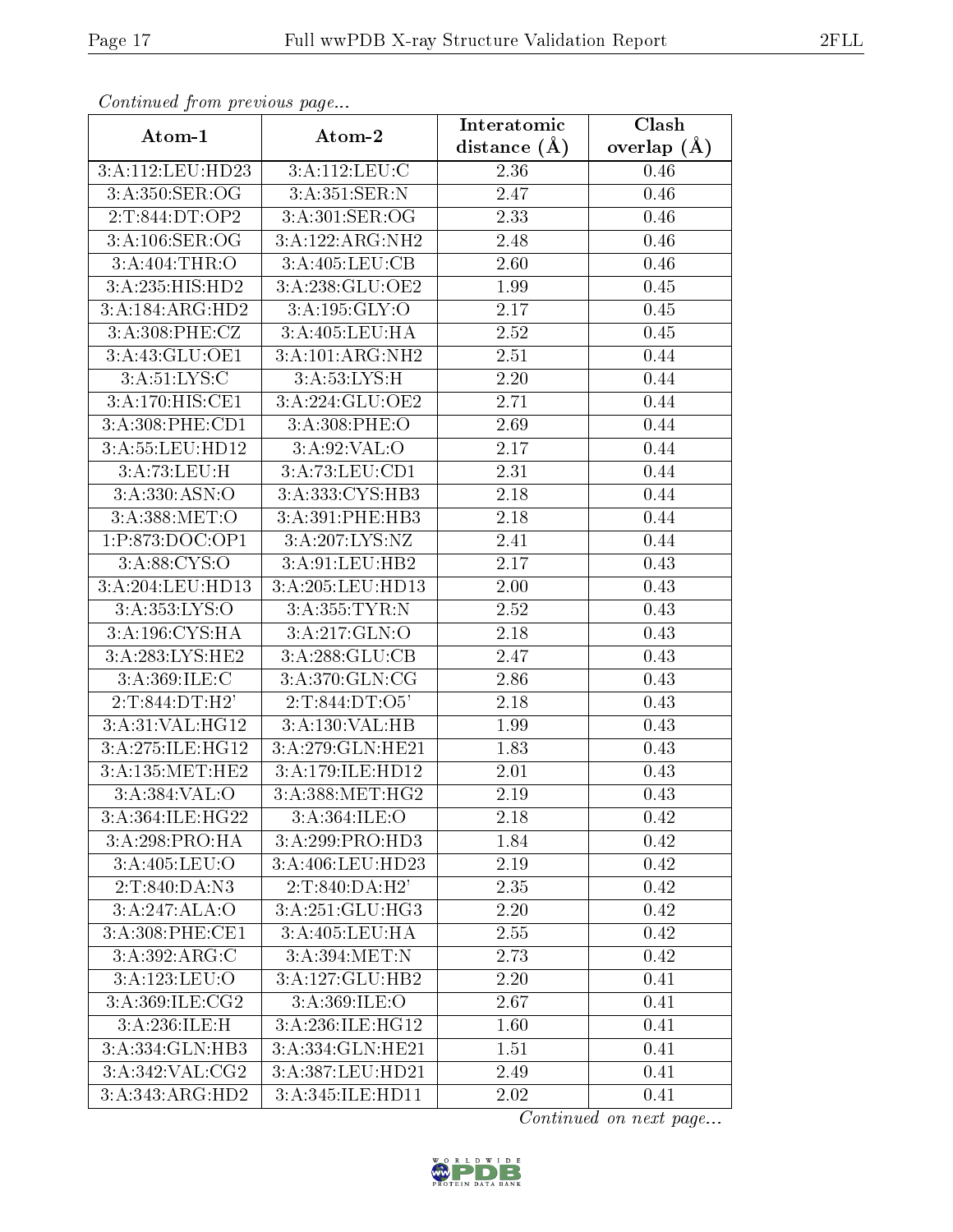| Atom-1          | Atom-2                       | Interatomic    | Clash              |
|-----------------|------------------------------|----------------|--------------------|
|                 |                              | distance $(A)$ | $(\AA)$<br>overlap |
| 3:A:270:GLU:HG2 | 3:A:275:ILE:HG13             | 2.03           | 0.41               |
| 3:A:36:ASP:O    | 3:A:37:CYS:C                 | 2.60           | 0.41               |
| 3:A:283:LYS:HA  | $3:A:283:LYS:\overline{HD2}$ | 1.88           | 0.40               |
| 3:A:318:LYS:HB2 | 3:A:388:MET:CE               | 2.51           | 0.40               |
| 1:P:869:DG:H2"  | $1:P:870:DA:\overline{H5'}$  | 2.03           | 0.40               |
| 3:A:107:TYR:OH  | 3:A:299:PRO:HG3              | 2.22           | 0.40               |

All (2) symmetry-related close contacts are listed below. The label for Atom-2 includes the symmetry operator and encoded unit-cell translations to be applied.

| Atom-1         | Atom-2                                 | Interatomic<br>distance (A | Clash<br>overlap $(A)$ |
|----------------|----------------------------------------|----------------------------|------------------------|
| 1:P:867:DA:O5' | $\pm 2$ :T:847:DT:O3'[10 $\pm$<br>6651 | $1.65\,$                   | 0.55                   |
| 1:P:867:DA:C5' | 2:T:847:DT:O3'[10]<br>665              | 2.02                       |                        |

### 5.3 Torsion angles (i)

#### 5.3.1 Protein backbone (i)

In the following table, the Percentiles column shows the percent Ramachandran outliers of the chain as a percentile score with respect to all X-ray entries followed by that with respect to entries of similar resolution.

The Analysed column shows the number of residues for which the backbone conformation was analysed, and the total number of residues.

| $\mid$ Mol $\mid$ Chain $\mid$ | Analysed                                                    |  | Favoured   Allowed   Outliers   Percentiles |
|--------------------------------|-------------------------------------------------------------|--|---------------------------------------------|
|                                | $367/420$ $(87\%)$   322 $(88\%)$   31 $(8\%)$   14 $(4\%)$ |  | $\boxed{3}$ $\boxed{4}$                     |

All (14) Ramachandran outliers are listed below:

| Mol | Chain | Res | <b>Type</b> |
|-----|-------|-----|-------------|
| 3   |       | 310 | <b>LYS</b>  |
| 3   | А     | 313 | SER         |
| 3   | А     | 314 | GLU         |
| 3   | А     | 315 | VAL         |
| 3   |       | 354 | HIS         |
| 3   | А     | 355 | TYR         |
| 3   | А     | 37  | CYS         |
| 3   |       | 52  | <b>ASP</b>  |
| 3   |       | 215 | PRO         |

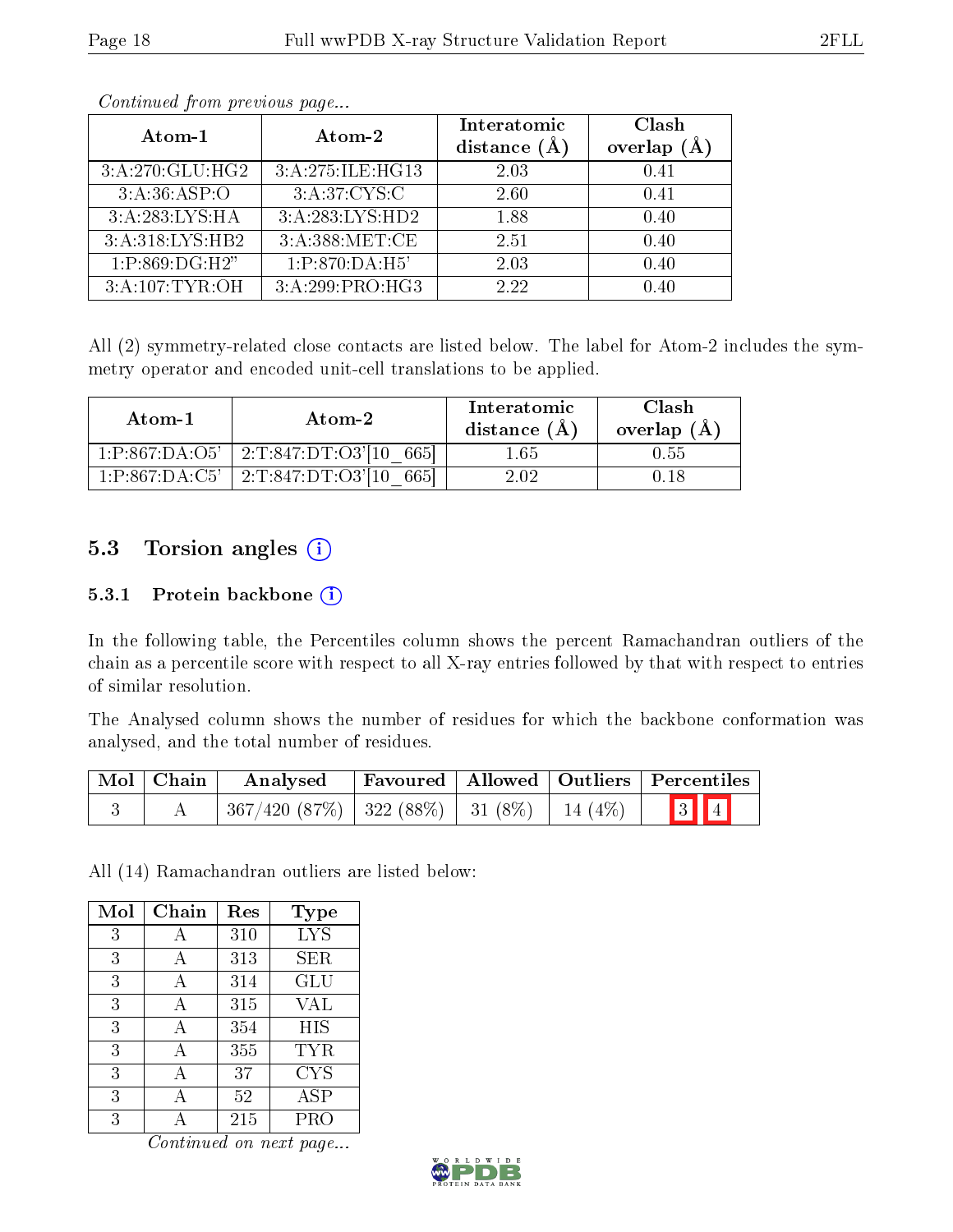Continued from previous page...

| Mol | Chain | Res | <b>Type</b> |
|-----|-------|-----|-------------|
| 3   |       | 146 | <b>ASP</b>  |
| 3   |       | 308 | PHE         |
| 3   |       | 393 | ASN         |
| 3   |       | 334 | <b>GLN</b>  |
|     |       | 369 | H.E         |

#### 5.3.2 Protein sidechains  $(i)$

In the following table, the Percentiles column shows the percent sidechain outliers of the chain as a percentile score with respect to all X-ray entries followed by that with respect to entries of similar resolution.

The Analysed column shows the number of residues for which the sidechain conformation was analysed, and the total number of residues.

| Mol   Chain | Analysed                                  |  | Rotameric   Outliers   Percentiles |
|-------------|-------------------------------------------|--|------------------------------------|
|             | $321/376$ (85\%)   282 (88\%)   39 (12\%) |  | $\boxed{5}$ $\boxed{9}$            |

All (39) residues with a non-rotameric sidechain are listed below:

| Mol            | Chain                               | Res              | Type                           |
|----------------|-------------------------------------|------------------|--------------------------------|
| 3              | $\overline{A}$                      | 26               | SER                            |
| $\overline{3}$ | $\overline{A}$                      | 27               | <b>SER</b>                     |
| $\overline{3}$ | $\overline{A}$                      | 35               | LEU                            |
| $\overline{3}$ | $\overline{A}$                      | 48               | PRO                            |
| $\overline{3}$ | $\overline{A}$                      | 69               | GLU                            |
| $\overline{3}$ |                                     | 80               | $\overline{\mathrm{ASN}}$      |
| 3              | $\frac{\overline{A}}{\overline{A}}$ | 83               | <b>ASP</b>                     |
| $\overline{3}$ |                                     | 87               | <b>LYS</b>                     |
| $\overline{3}$ | $\frac{1}{A}$                       | $\overline{91}$  | LEU                            |
| 3              | $\frac{\overline{A}}{\overline{A}}$ | 123              | LEU                            |
| $\overline{3}$ |                                     | 142              | $\overline{\text{GLN}}$        |
| 3              | $\overline{A}$                      | 145              | <b>SER</b>                     |
| 3              | $\frac{\overline{A}}{\overline{A}}$ | 149              | SER                            |
| 3              |                                     | 170              | <b>HIS</b>                     |
| 3              | $\overline{A}$                      | 185              | $\overline{{\rm GLU}}$         |
| $\overline{3}$ | $\overline{A}$                      | 202              | $\overline{\mathrm{ASN}}$      |
| 3              | $\overline{A}$                      | 204              | $\overline{\text{L}}\text{EU}$ |
| $\overline{3}$ | $\overline{A}$                      | $\overline{205}$ | $\overline{\text{LEU}}$        |
| 3              | $\overline{A}$                      | 214              | <b>LYS</b>                     |
| $\overline{3}$ | $\overline{\rm A}$                  | 229              | LEU                            |
| $\overline{3}$ | $\overline{A}$                      | 235              | $\overline{HIS}$               |

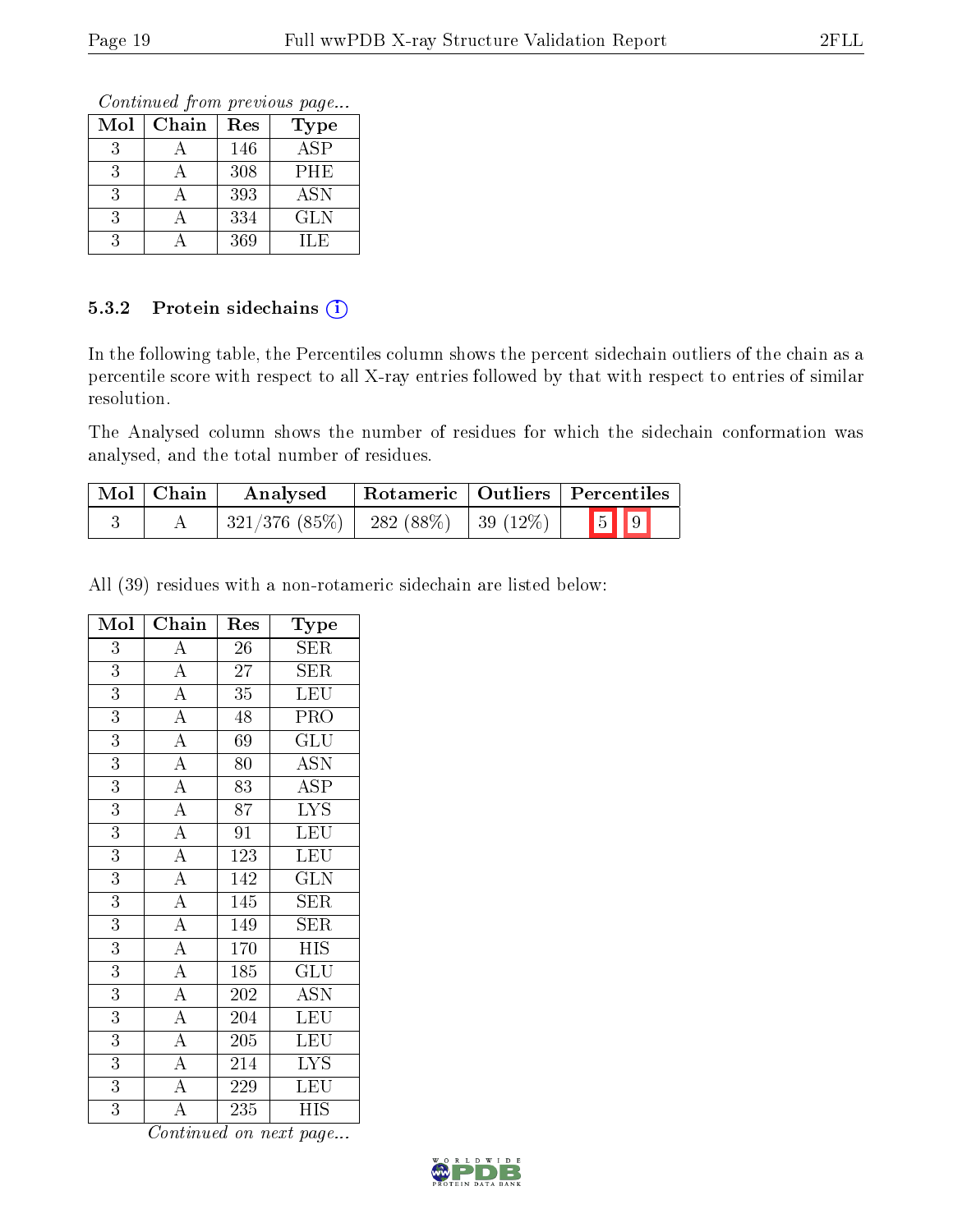| Mol            | Chain              | Res              | <b>Type</b>             |
|----------------|--------------------|------------------|-------------------------|
| 3              | A                  | 236              | ILE                     |
| $\overline{3}$ | $\overline{A}$     | 246              | THR                     |
| $\overline{3}$ | $\overline{A}$     | 295              | LEU                     |
| $\overline{3}$ | $\overline{\rm A}$ | 307              | SER                     |
| $\overline{3}$ | $\overline{A}$     | $\overline{312}$ | $\overline{\text{SER}}$ |
| $\overline{3}$ | $\overline{A}$     | 313              | <b>SER</b>              |
| $\overline{3}$ | $\overline{\rm A}$ | 314              | GLU                     |
| $\overline{3}$ | $\overline{A}$     | 347              | $\rm{ARG}$              |
| $\overline{3}$ | $\overline{\rm A}$ | 348              | $\rm{ARG}$              |
| $\overline{3}$ | $\overline{\rm A}$ | 357              | $\rm{ARG}$              |
| $\overline{3}$ | $\overline{\rm A}$ | 362              | <b>CYS</b>              |
| $\overline{3}$ | $\overline{A}$     | 366              | $\overline{\text{SER}}$ |
| $\overline{3}$ | $\overline{A}$     | 367              | <b>HIS</b>              |
| $\overline{3}$ | $\overline{\rm A}$ | 380              | MET                     |
| $\overline{3}$ | $\overline{A}$     | 404              | THR                     |
| 3              | $\overline{A}$     | 406              | <b>LEU</b>              |
| $\overline{3}$ | $\overline{\rm A}$ | 411              | <b>CYS</b>              |
| $\overline{3}$ | А                  | 413              | LEU                     |

Some sidechains can be flipped to improve hydrogen bonding and reduce clashes. All (8) such sidechains are listed below:

| Mol | Chain | Res | Type                      |
|-----|-------|-----|---------------------------|
| 3   |       | 47  | $\overline{\mathrm{ASN}}$ |
| 3   | А     | 80  | <b>ASN</b>                |
| 3   | А     | 170 | <b>HIS</b>                |
| 3   | А     | 202 | <b>ASN</b>                |
| 3   | А     | 235 | <b>HIS</b>                |
| 3   |       | 262 | <b>GLN</b>                |
| 3   |       | 279 | <b>GLN</b>                |
| 3   |       | 334 | <b>GLN</b>                |

#### 5.3.3 RNA (1)

There are no RNA molecules in this entry.

### 5.4 Non-standard residues in protein, DNA, RNA chains (i)

1 non-standard protein/DNA/RNA residue is modelled in this entry.

In the following table, the Counts columns list the number of bonds (or angles) for which Mogul statistics could be retrieved, the number of bonds (or angles) that are observed in the model and

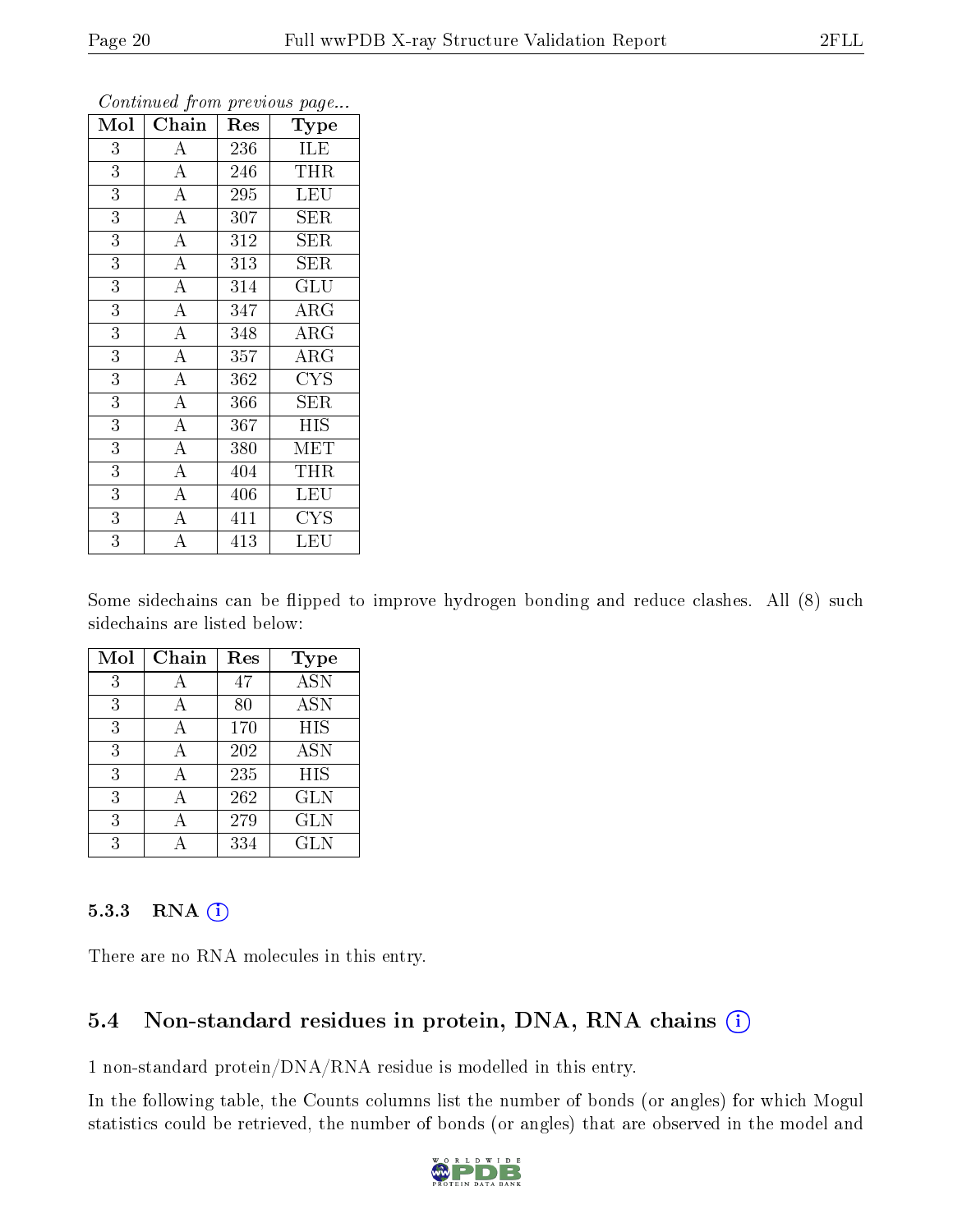the number of bonds (or angles) that are defined in the Chemical Component Dictionary. The Link column lists molecule types, if any, to which the group is linked. The Z score for a bond length (or angle) is the number of standard deviations the observed value is removed from the expected value. A bond length (or angle) with  $|Z| > 2$  is considered an outlier worth inspection. RMSZ is the root-mean-square of all Z scores of the bond lengths (or angles).

| Mol |     | $\mid$ Type $\mid$ Chain $\mid$ Res $\mid$ |     | Bond lengths<br>$\mid$ Link |            |      | Bond angles |               |      |            |
|-----|-----|--------------------------------------------|-----|-----------------------------|------------|------|-------------|---------------|------|------------|
|     |     |                                            |     |                             | Counts     | RMSZ | #Z  > 2     | Counts   RMSZ |      | $\# Z $    |
|     | DOC |                                            | 873 |                             | 14, 19, 20 | 3.05 | 6 $(42\%)$  | 13,26,29      | 3.13 | 6 $(46\%)$ |

In the following table, the Chirals column lists the number of chiral outliers, the number of chiral centers analysed, the number of these observed in the model and the number defined in the Chemical Component Dictionary. Similar counts are reported in the Torsion and Rings columns. '-' means no outliers of that kind were identified.

|  |         |             | Mol   Type   Chain   Res   Link   Chirals   Torsions   Rings |  |
|--|---------|-------------|--------------------------------------------------------------|--|
|  | DOC   P | $873$   1,2 | $ \frac{2}{4/18/19}$ $0/2/2/2$                               |  |

All (6) bond length outliers are listed below:

| Mol | Chain | Res | $\bf Type$       | Atoms                 | Z             | Observed $(A)$ | Ideal(A) |
|-----|-------|-----|------------------|-----------------------|---------------|----------------|----------|
|     |       | 873 |                  | $DOC$   $O4'$ - $Cl'$ | $\vert$ -5.50 | 1.30           | 1.42     |
|     |       | 873 | DOC              | $C6-C5$               | $-5.30$       | 1.26           | 1.38     |
|     | P     | 873 | DOC              | $C6-N1$               | 5.21          | 1.42           | 1.35     |
|     | P     | 873 | DOC <sub>1</sub> | $CI'-N1$              | 3.95          | 1.61           | 1.49     |
|     | P     | 873 | DOC              | $O5'-C5'$             | $-3.73$       | 1.35           | 1.44     |
|     | P     | 873 | DOC.             | $C3'$ - $C2'$         | $-2.61$       | 1.46           | 1.54     |

All (6) bond angle outliers are listed below:

| Mol | Chain | Res | Type | Atoms                                    | Z       | Observed $(°)$ | Ideal(°) |
|-----|-------|-----|------|------------------------------------------|---------|----------------|----------|
|     | P     | 873 | DOC. | $C2-N3-C4$                               | 7.81    | 124.26         | 116.34   |
|     | P     | 873 | DOC  | $C2$ <sup>-</sup> $C1$ <sup>-</sup> $N1$ | $-4.50$ | 104.00         | 112.48   |
|     | P     | 873 | DOC. | $O4'$ -C1'-C2'                           | $-3.76$ | 102.60         | 106.67   |
|     | P     | 873 | DOC. | $C4'$ - $O4'$ - $C1'$                    | 2.97    | 112.61         | 109.81   |
|     | P     | 873 | DOC. | $C5-C6-N1$                               | 2.58    | 126.45         | 120.68   |
|     | P     | 873 | DOC  | O4'-C4'-C5'                              | 2.38    | 113.43         | 109.52   |

There are no chirality outliers.

All (2) torsion outliers are listed below:

| Mol   Chain   Res   Type $\overline{\phantom{a}}$ |  | Atoms                             |
|---------------------------------------------------|--|-----------------------------------|
|                                                   |  | $\mid$ DOC $\mid$ O4'-C4'-C5'-O5' |

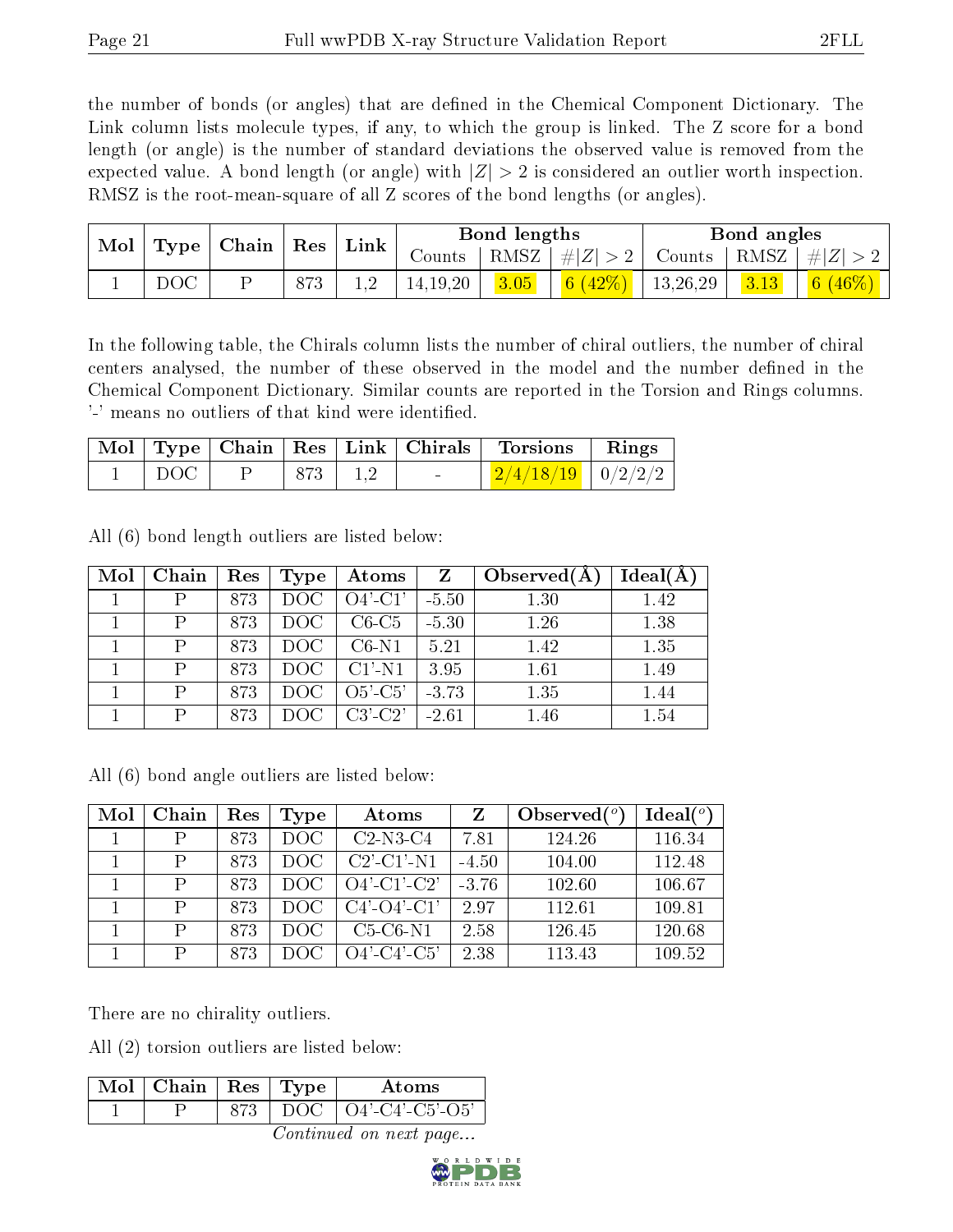Continued from previous page...

| Mol | $\overline{\phantom{a}}$ $\overline{\phantom{a}}$ $\overline{\phantom{a}}$ $\overline{\phantom{a}}$ $\overline{\phantom{a}}$ $\overline{\phantom{a}}$ $\overline{\phantom{a}}$ $\overline{\phantom{a}}$ $\overline{\phantom{a}}$ $\overline{\phantom{a}}$ $\overline{\phantom{a}}$ $\overline{\phantom{a}}$ $\overline{\phantom{a}}$ $\overline{\phantom{a}}$ $\overline{\phantom{a}}$ $\overline{\phantom{a}}$ $\overline{\phantom{a}}$ $\overline{\phantom{a}}$ $\overline{\$ |      | Atoms            |
|-----|---------------------------------------------------------------------------------------------------------------------------------------------------------------------------------------------------------------------------------------------------------------------------------------------------------------------------------------------------------------------------------------------------------------------------------------------------------------------------------|------|------------------|
|     |                                                                                                                                                                                                                                                                                                                                                                                                                                                                                 | 1)OC | $C3'-C4'-C5'-O5$ |

There are no ring outliers.

1 monomer is involved in 1 short contact:

|  |           | Mol   Chain   Res   Type   Clashes   Symm-Clashes |
|--|-----------|---------------------------------------------------|
|  | 873   DOC |                                                   |

### 5.5 Carbohydrates  $(i)$

There are no carbohydrates in this entry.

### 5.6 Ligand geometry  $(i)$

Of 3 ligands modelled in this entry, 2 are monoatomic - leaving 1 for Mogul analysis.

In the following table, the Counts columns list the number of bonds (or angles) for which Mogul statistics could be retrieved, the number of bonds (or angles) that are observed in the model and the number of bonds (or angles) that are dened in the Chemical Component Dictionary. The Link column lists molecule types, if any, to which the group is linked. The Z score for a bond length (or angle) is the number of standard deviations the observed value is removed from the expected value. A bond length (or angle) with  $|Z| > 2$  is considered an outlier worth inspection. RMSZ is the root-mean-square of all Z scores of the bond lengths (or angles).

| Mol |                                                 |  |     | Bond lengths |          |                     |               | Bond angles |         |           |
|-----|-------------------------------------------------|--|-----|--------------|----------|---------------------|---------------|-------------|---------|-----------|
|     | $\mid$ Type $\mid$ Chain $\mid$ Res $\mid$ Link |  |     | Counts       |          | $ RMSZ  \#  Z  > 2$ | Counts   RMSZ |             | $\# Z $ |           |
|     | TTD                                             |  | 875 |              | 23,30,30 | 2.25                | $5(21%)$      | 29,47,47    | 2.38    | $7(24\%)$ |

In the following table, the Chirals column lists the number of chiral outliers, the number of chiral centers analysed, the number of these observed in the model and the number defined in the Chemical Component Dictionary. Similar counts are reported in the Torsion and Rings columns. '-' means no outliers of that kind were identified.

|          |  | Mol   Type   Chain   Res   Link   Chirals | Torsions                                                | Rings |
|----------|--|-------------------------------------------|---------------------------------------------------------|-------|
| - 'I'I'P |  | <b>Service</b>                            | $\frac{4}{19}\left(34/34\right)$   0/2/2/2 <sub>1</sub> |       |

All (5) bond length outliers are listed below:

|  |  | $\lceil\,\overline{\text{Mol}}\,\rceil$ Chain $\lceil\,\text{Res}\,\rceil$ Type $\lceil\,\text{Atoms}\,\rceil$ | $\mathbf{Z}$ | $\vert$ Observed( $\AA$ ) $\vert$ Ideal( $\AA$ ) |  |
|--|--|----------------------------------------------------------------------------------------------------------------|--------------|--------------------------------------------------|--|
|  |  | 875   TTP   C5M-C5   -8.49                                                                                     |              |                                                  |  |

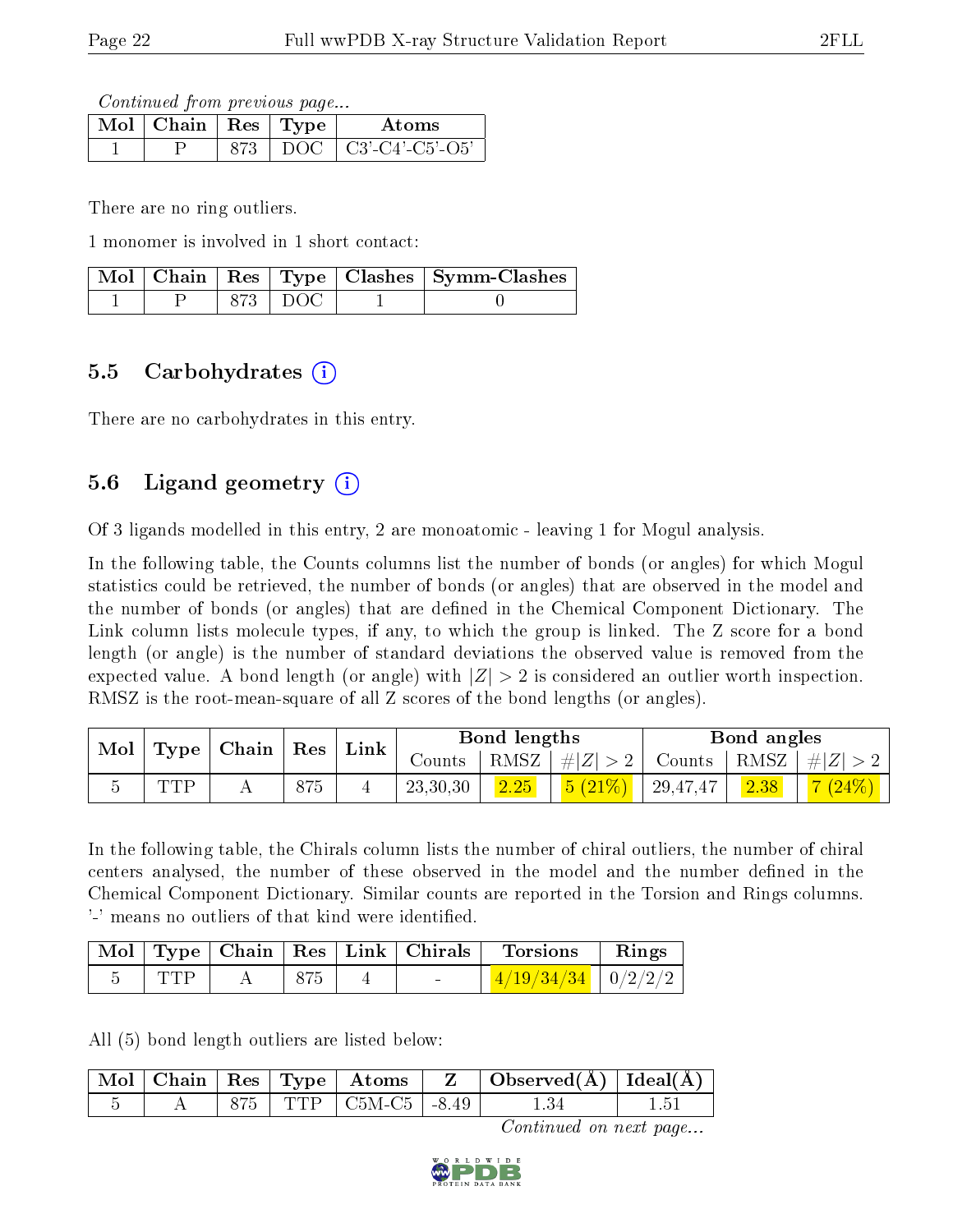| Mol | Chain | $\operatorname{Res}$ | $\Gamma$ ype | Atoms         | $\mathbf{Z}$ | $\Box$ Observed(A) | Ideal(A) |
|-----|-------|----------------------|--------------|---------------|--------------|--------------------|----------|
|     |       | 875                  | TTP          | $C5'$ - $C4'$ | $-2.95$      | 142                | 1.51     |
|     |       | 875                  | TTP          | $PA-O1A$      | $-2.56$      | 141                | 1.50     |
|     |       | 875                  |              | $O5'-C5'$     | - 2.17       | $1.53\,$           |          |
|     |       | 875                  |              | $C3'$ - $C4'$ |              |                    | 1.53     |

All (7) bond angle outliers are listed below:

| Mol | Chain | Res | Type       | Atoms                 | Z       | Observed $(°)$ | $\text{Ideal}({}^o)$ |
|-----|-------|-----|------------|-----------------------|---------|----------------|----------------------|
| 5   | А     | 875 | <b>TTP</b> | $C4-N3-C2$            | 9.09    | 122.82         | 115.14               |
| 5   | А     | 875 | <b>TTP</b> | $C6-N1-C1'$           | 5.09    | 130.67         | 119.24               |
| 5   | А     | 875 | <b>TTP</b> | $O5'$ - $C5'$ - $C4'$ | 3.57    | 121.29         | 108.99               |
| 5   | А     | 875 | <b>TTP</b> | PB-03A-PA             | $-2.69$ | 123.61         | 132.83               |
| 5   | А     | 875 | <b>TTP</b> | $C5-C6-N1$            | 2.51    | 124.91         | 122.19               |
| 5   | А     | 875 | <b>TTP</b> | $C2'$ - $C1'$ - $N1$  | $-2.39$ | 108.75         | 114.27               |
| 5   | А     | 875 | <b>TTP</b> | $O4'$ - $C4'$ - $C5'$ | 2.05    | 116.13         | 109.37               |

There are no chirality outliers.

All (4) torsion outliers are listed below:

| Mol            | Chain   Res |      | Type       | Atoms           |
|----------------|-------------|------|------------|-----------------|
| $\overline{5}$ |             | 875  | <b>TTP</b> | PB-O3B-PG-O2G   |
| -5             |             | -875 | TTP        | $PA-O3A-PB-O1B$ |
| -5             |             | 875  | TTP        | PB-03A-PA-02A   |
| 5              |             | 875  | TTP        | $PA-O3A-PB-O2B$ |

There are no ring outliers.

No monomer is involved in short contacts.

The following is a two-dimensional graphical depiction of Mogul quality analysis of bond lengths, bond angles, torsion angles, and ring geometry for all instances of the Ligand of Interest. In addition, ligands with molecular weight > 250 and outliers as shown on the validation Tables will also be included. For torsion angles, if less then 5% of the Mogul distribution of torsion angles is within 10 degrees of the torsion angle in question, then that torsion angle is considered an outlier. Any bond that is central to one or more torsion angles identified as an outlier by Mogul will be highlighted in the graph. For rings, the root-mean-square deviation (RMSD) between the ring in question and similar rings identified by Mogul is calculated over all ring torsion angles. If the average RMSD is greater than 60 degrees and the minimal RMSD between the ring in question and any Mogul-identified rings is also greater than 60 degrees, then that ring is considered an outlier. The outliers are highlighted in purple. The color gray indicates Mogul did not find sufficient equivalents in the CSD to analyse the geometry.

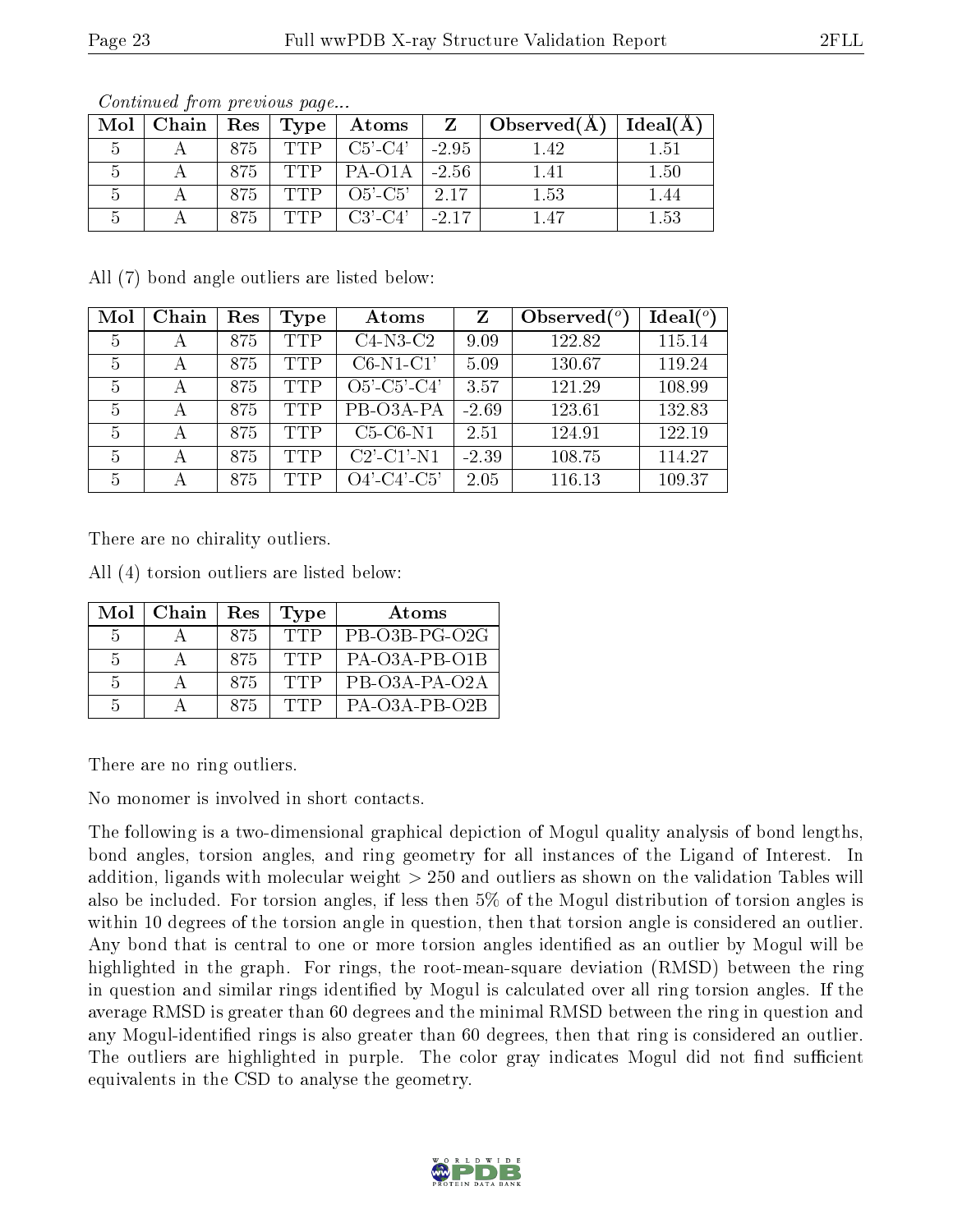

## 5.7 [O](https://www.wwpdb.org/validation/2017/XrayValidationReportHelp#nonstandard_residues_and_ligands)ther polymers (i)

There are no such residues in this entry.

## 5.8 Polymer linkage issues (i)

There are no chain breaks in this entry.

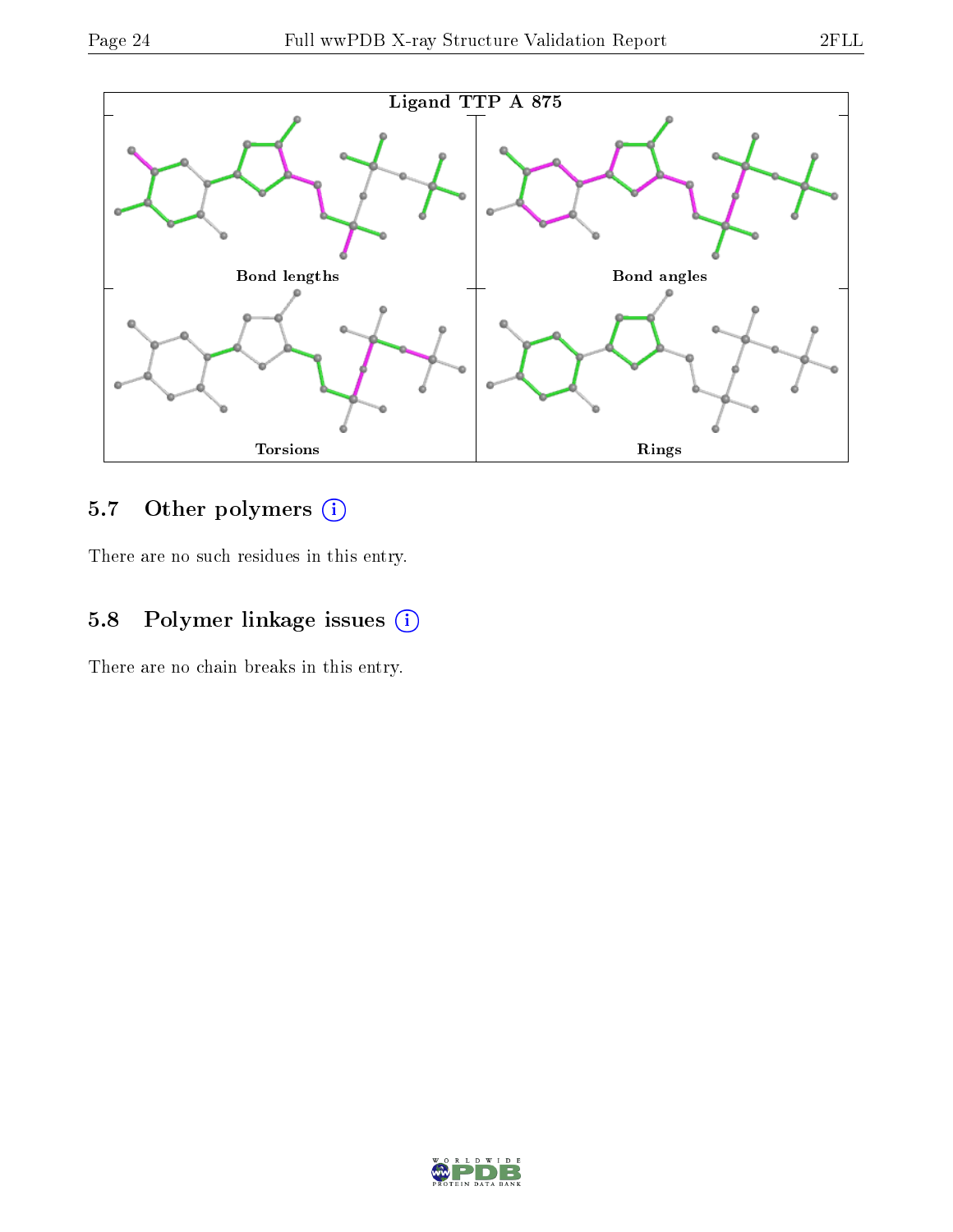## 6 Fit of model and data  $(i)$

### 6.1 Protein, DNA and RNA chains  $(i)$

In the following table, the column labelled  $#RSRZ> 2'$  contains the number (and percentage) of RSRZ outliers, followed by percent RSRZ outliers for the chain as percentile scores relative to all X-ray entries and entries of similar resolution. The OWAB column contains the minimum, median,  $95<sup>th</sup>$  percentile and maximum values of the occupancy-weighted average B-factor per residue. The column labelled ' $Q< 0.9$ ' lists the number of (and percentage) of residues with an average occupancy less than 0.9.

| Mol | Chain       | Analysed        | ${ <\hspace{-1.5pt}{\mathrm{RSRZ}} \hspace{-1.5pt}>}$ | $\#\text{RSRZ}{>}2$                        | $OWAB(A^2)$     | Q <sub>0.9</sub> |
|-----|-------------|-----------------|-------------------------------------------------------|--------------------------------------------|-----------------|------------------|
|     | D           | 6/7(85%)        | $-0.26$                                               |                                            | 24, 38, 44, 44  |                  |
| 2   | $\mathbf T$ | 9/11(81%)       | 0.28                                                  | $\vert \vert \vert 3 \vert$<br>$1(11\%)$ 5 | 29, 33, 51, 90  |                  |
| 3   |             | $373/420(88\%)$ | 0.09                                                  | 15<br>27(7%)                               | 15, 43, 84, 102 |                  |
| All | All         | $388/438(88\%)$ | 0.09                                                  | 28(7%)<br>15                               | 15, 42, 84, 102 |                  |

All (28) RSRZ outliers are listed below:

| Mol            | Chain                 | Res              | Type                      | $\rm RSRZ$       |
|----------------|-----------------------|------------------|---------------------------|------------------|
| $\overline{3}$ | $\boldsymbol{A}$      | 25               | <b>ALA</b>                | 10.6             |
| $\overline{3}$ | $\overline{A}$        | 356              | <b>GLY</b>                | 8.6              |
| $\overline{3}$ | $\overline{\rm A}$    | 354              | <b>HIS</b>                | 5.8              |
| $\overline{3}$ | $\overline{\rm A}$    | 332              | <b>VAL</b>                | $5.6\,$          |
| $\overline{3}$ | $\overline{\rm A}$    | 355              | TYR                       | 5.5              |
| $\overline{3}$ | $\overline{A}$        | 368              | $\overline{\text{VAL}}$   | $\overline{5.5}$ |
| $\overline{3}$ | $\overline{\rm A}$    | 353              | <b>LYS</b>                | 5.2              |
| $\overline{3}$ | $\overline{\rm A}$    | 349              | <b>TYR</b>                | 4.9              |
| $\overline{3}$ | $\overline{A}$        | 351              | <b>SER</b>                | 4.9              |
| $\overline{3}$ | $\overline{\rm A}$    | 350              | SER                       | 4.5              |
| $\overline{3}$ | $\overline{A}$        | 335              | $\overline{\text{ASP}}$   | $\overline{3.5}$ |
| 3              | $\overline{\rm A}$    | 344              | <b>LEU</b>                | 3.1              |
| $\overline{3}$ | $\overline{\rm A}$    | 352              | <b>GLU</b>                | $\overline{3.1}$ |
| $\overline{3}$ | $\overline{\rm A}$    | 348              | $\rm{ARG}$                | 3.1              |
| $\overline{2}$ | $\overline{\text{T}}$ | 839              | DT                        | $2.\overline{8}$ |
| $\overline{3}$ | $\overline{A}$        | $\overline{311}$ | $\overline{\text{CYS}}$   | $2.\overline{8}$ |
| $\overline{3}$ | $\overline{\rm A}$    | 333              | <b>CYS</b>                | 2.7              |
| $\overline{3}$ | $\overline{\rm A}$    | 412              | $\overline{\mathrm{ASN}}$ | 2.7              |
| $\overline{3}$ | $\overline{\rm A}$    | 26               | ${\rm SER}$               | 2.6              |
| $\overline{3}$ | $\overline{\rm A}$    | 145              | <b>SER</b>                | 2.5              |
| $\overline{3}$ | $\overline{A}$        | 366              | <b>SER</b>                | 2.4              |
| $\overline{3}$ | $\overline{\rm A}$    | 367              | <b>HIS</b>                | 2.4              |
| $\overline{3}$ | $\overline{\rm A}$    | 336              | $\overline{\text{GLY}}$   | 2.3              |

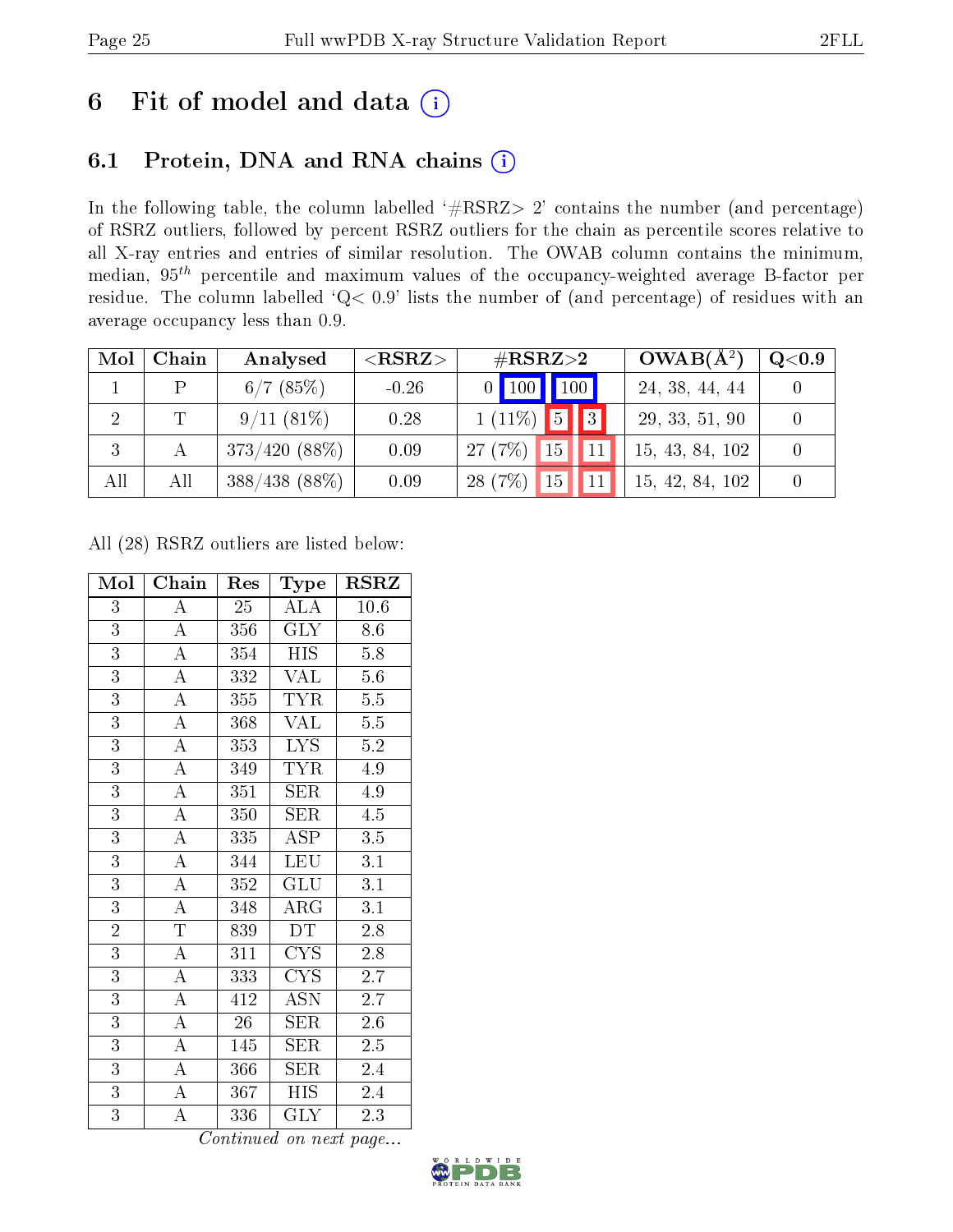Continued from previous page...

| Mol | Chain | Res | <b>Type</b> | <b>RSRZ</b> |
|-----|-------|-----|-------------|-------------|
| 3   |       | 329 | LEU         | 2.3         |
| 3   |       | 369 | ILE         | 2.3         |
| 3   |       | 312 | <b>SER</b>  | 2.2         |
| 3   |       | 144 | <b>GLN</b>  | 2.1         |
|     |       | 386 | ILE         | 2.1         |

#### 6.2 Non-standard residues in protein, DNA, RNA chains (i)

In the following table, the Atoms column lists the number of modelled atoms in the group and the number defined in the chemical component dictionary. The B-factors column lists the minimum, median,  $95<sup>th</sup>$  percentile and maximum values of B factors of atoms in the group. The column labelled  $Q< 0.9$ ' lists the number of atoms with occupancy less than 0.9.

|                       |  |  | $\boxed{\text{ Mol}}$ Type   Chain   Res   Atoms   RSCC   RSR   B-factors $(\AA^2)$   Q<0.9 |  |
|-----------------------|--|--|---------------------------------------------------------------------------------------------|--|
| $\,^{\circ}$ DOC $\,$ |  |  | $P$   873   18/19   0.97   0.19   11,25,41,43                                               |  |

#### 6.3 Carbohydrates  $(i)$

There are no carbohydrates in this entry.

### 6.4 Ligands  $(i)$

In the following table, the Atoms column lists the number of modelled atoms in the group and the number defined in the chemical component dictionary. The B-factors column lists the minimum, median,  $95<sup>th</sup>$  percentile and maximum values of B factors of atoms in the group. The column labelled  $Q< 0.9$ ' lists the number of atoms with occupancy less than 0.9.

| Mol | Type | Chain |     | $\mid$ $\mathrm{Res}\mid$ $\mathrm{Atoms}$ | $\mid$ RSCC $\mid$ |      | $RSR \mid$ B-factors $(A^2)$ | Q <sub>0.9</sub> |
|-----|------|-------|-----|--------------------------------------------|--------------------|------|------------------------------|------------------|
|     | МG   |       | 872 |                                            |                    |      | 102,102,102,102              |                  |
|     | МG   |       | 871 |                                            | 0.98               | 0.16 | 3.3.3.3                      |                  |
|     | TTP  |       | 875 | 29/29                                      | 0.99               | 0.16 | 17.21.24.27                  |                  |

The following is a graphical depiction of the model fit to experimental electron density of all instances of the Ligand of Interest. In addition, ligands with molecular weight  $> 250$  and outliers as shown on the geometry validation Tables will also be included. Each fit is shown from different orientation to approximate a three-dimensional view.